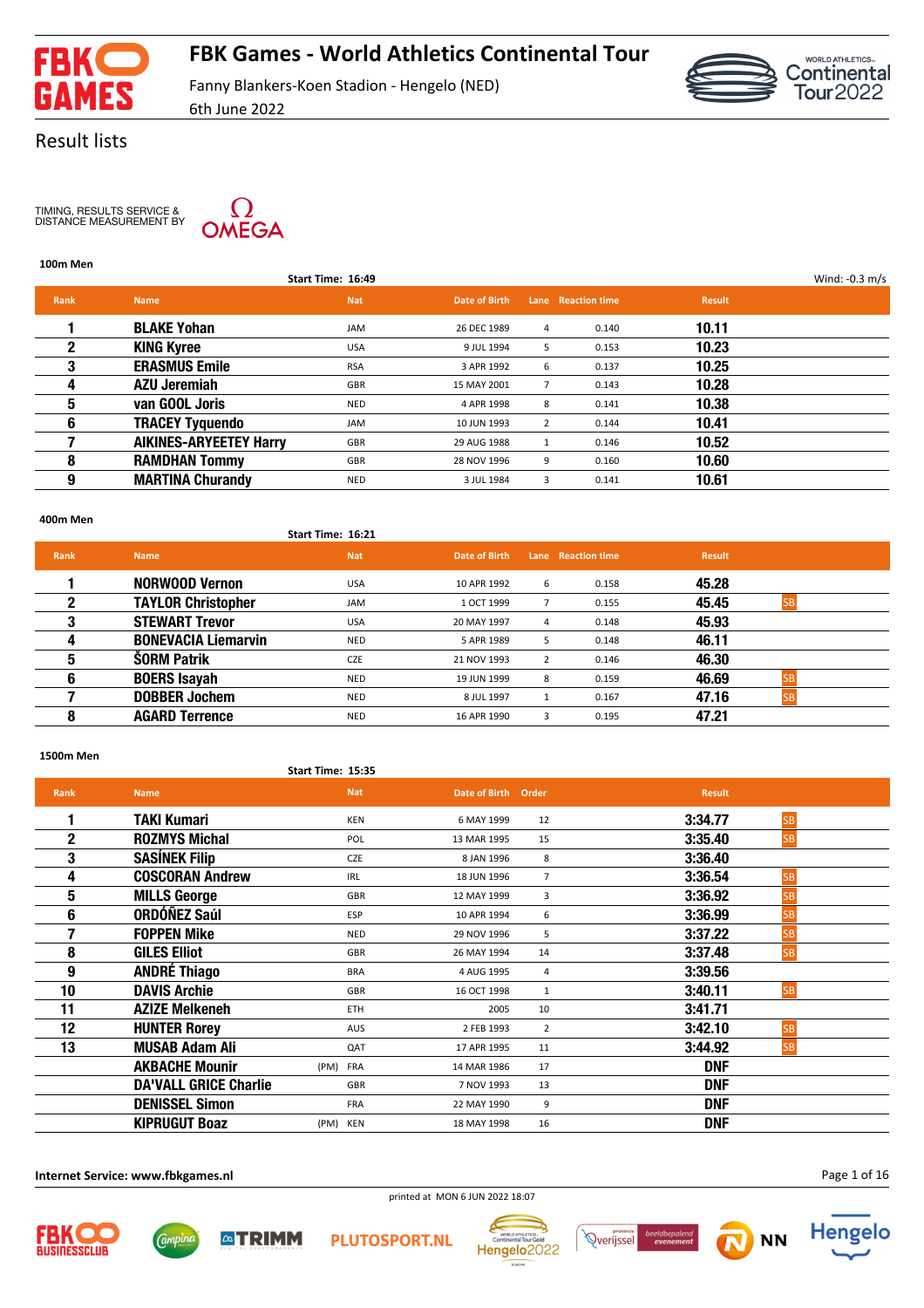

# **FBK Games - World Athletics Continental Tour**

Fanny Blankers-Koen Stadion - Hengelo (NED)



Result lists

| (cont.)              |                  |
|----------------------|------------------|
| Intermediate times:: | 400m             |
|                      | 800 <sub>m</sub> |
|                      | 1200m            |

**Intermediate times::** 400m 56.24 AKBACHE Mounir (FRA) 800m 1:53.73 AKBACHE Mounir (FRA) 1200m 2:53.53 AZIZE Melkeneh (ETH)

**Start Time: 20:30**

6th June 2022

#### **10,000m Men**

| <b>Rank</b>  | <b>Name</b>                |          | <b>Nat</b> | Date of Birth Order |                | <b>Result</b> |           |
|--------------|----------------------------|----------|------------|---------------------|----------------|---------------|-----------|
|              | <b>BAREGA Selemon</b>      |          | <b>ETH</b> | 20 JAN 2000         | 18             | 26:44.73      | PB        |
| $\mathbf{2}$ | <b>WORKU Tadese</b>        |          | <b>ETH</b> | 20 JAN 2002         | 15             | 26:45.91      | PB        |
| 3            | <b>AREGAWI Berihu</b>      |          | <b>ETH</b> | 28 FEB 2001         | 16             | 26:46.13      | PB        |
| 4            | <b>KEJELCHA Yomif</b>      |          | <b>ETH</b> | 1 AUG 1997          | 17             | 26:49.39      | SB        |
| 5            | <b>MENGESHA Milkesa</b>    |          | <b>ETH</b> | 16 APR 2000         | 8              | 27:00.24      | PB        |
| 6            | <b>KIDANU Tsegay</b>       |          | ETH        | 28 DEC 2001         | 4              | 27:16.76      | PB        |
| 7            | <b>SAMUEL Habtom</b>       |          | ERI        | 30 NOV 2003         | 3              | 27:20.08      | PB        |
| 8            | <b>NTAKARUTIMANA Egide</b> |          | <b>BDI</b> | 1997                | 1              | 27:24.59      | SB        |
| 9            | <b>KIBET Rogers</b>        |          | <b>UGA</b> | 26 MAR 2003         | $\overline{2}$ | 27:31.08      | <b>SB</b> |
| 10           | <b>DEBELE Chimdessa</b>    |          | <b>ETH</b> | 13 SEP 2003         | 5              | 27:46.38      | PB        |
| 11           | <b>TIUMAY Moges</b>        |          | <b>ETH</b> | 24 MAY 1997         | $\overline{7}$ | 27:53.09      | PB        |
| 12           | <b>SIKOWO Abel</b>         |          | (PM) UGA   | 27 FEB 1999         | 13             | 28:00.84      | <b>SB</b> |
| 13           | AIZAWA Akira               |          | <b>JPN</b> | 18 JUL 1997         | 11             | 28:17.41      |           |
| 14           | <b>ICHIDA Takashi</b>      |          | <b>JPN</b> | 16 JUN 1992         | 9              | 28:26.23      |           |
| 15           | <b>ITO Tatsuhiko</b>       |          | <b>JPN</b> | 23 MAR 1998         | 10             | 28:39.38      |           |
| 16           | <b>MASRESHA Getachew</b>   |          | <b>ETH</b> | 20 MAY 2000         | 6              | 28:39.88      | PB        |
|              | <b>BERIHU Solomon</b>      |          | <b>ETH</b> | 2 OCT 1999          | 14             | <b>DNF</b>    |           |
|              | <b>DOUMA Richard</b>       | (PM) NED |            | 17 APR 1993         | 12             | <b>DNF</b>    |           |

| Intermediate times:: | 1000m | 2:41.01  | <b>BAREGA Selemon (ETH)</b> |
|----------------------|-------|----------|-----------------------------|
|                      | 2000m | 5:21.90  | KIDANU Tsegay (ETH)         |
|                      | 3000m | 8:02.34  | DEBELE Chimdessa (ETH)      |
|                      | 4000m | 10:42.52 | AREGAWI Berihu (ETH)        |
|                      | 5000m | 13:23.05 | KEJELCHA Yomif (ETH)        |
|                      | 6000m | 16:05.10 | AREGAWI Berihu (ETH)        |
|                      | 7000m | 18:47.15 | <b>WORKU Tadese (ETH)</b>   |
|                      | 8000m | 21:31.18 | <b>WORKU Tadese (ETH)</b>   |
|                      | 9000m | 24:15.11 | <b>WORKU Tadese (ETH)</b>   |

**ATRIMM** 

#### **110m Hurdles Men**

|      |                          | Start Time: 15:57 |               |   |                    |                           | Wind: $+0.6$ m/s |
|------|--------------------------|-------------------|---------------|---|--------------------|---------------------------|------------------|
| Rank | <b>Name</b>              | <b>Nat</b>        | Date of Birth |   | Lane Reaction time | <b>Result</b>             |                  |
|      | <b>RODRIGUES Eduardo</b> | BRA               | 8 OCT 1995    | 3 | 0.157              | 13.34                     |                  |
| 2    | <b>TRAJKOVIC Milan</b>   | <b>CYP</b>        | 17 MAR 1992   | 2 | 0.134              | 13.38                     |                  |
| 3    | <b>ROBERTS Daniel</b>    | <b>USA</b>        | 13 NOV 1997   | 5 | 0.162              | 13.40                     |                  |
| 4    | <b>OBASUYI Michael</b>   | <b>BEL</b>        | 12 AUG 1999   |   | 0.157              | 13.63                     |                  |
| 5    | <b>TRABER Gregor</b>     | GER               | 2 DEC 1992    | 1 | 0.146              | 13.66(0.652)<br><b>SB</b> |                  |
| 6    | <b>SMET Koen</b>         | NED               | 9 AUG 1992    | 4 | 0.128              | 13.66(0.654)<br>lsb       |                  |
|      | van der SCHAAF Liam      | <b>NED</b>        | 8 OCT 1998    | 9 | 0.136              | 13.66(0.657)              |                  |
| 8    | <b>DAL MOLIN Paolo</b>   | <b>ITA</b>        | 31 JUL 1987   | 8 | 0.125              | 13.88                     |                  |
|      | <b>THOMAS Damion</b>     | <b>JAM</b>        | 29 JUN 1999   | 6 | 0.143              | <b>DNF</b>                |                  |

#### **Internet Service: www.fbkgames.nl**

Campin











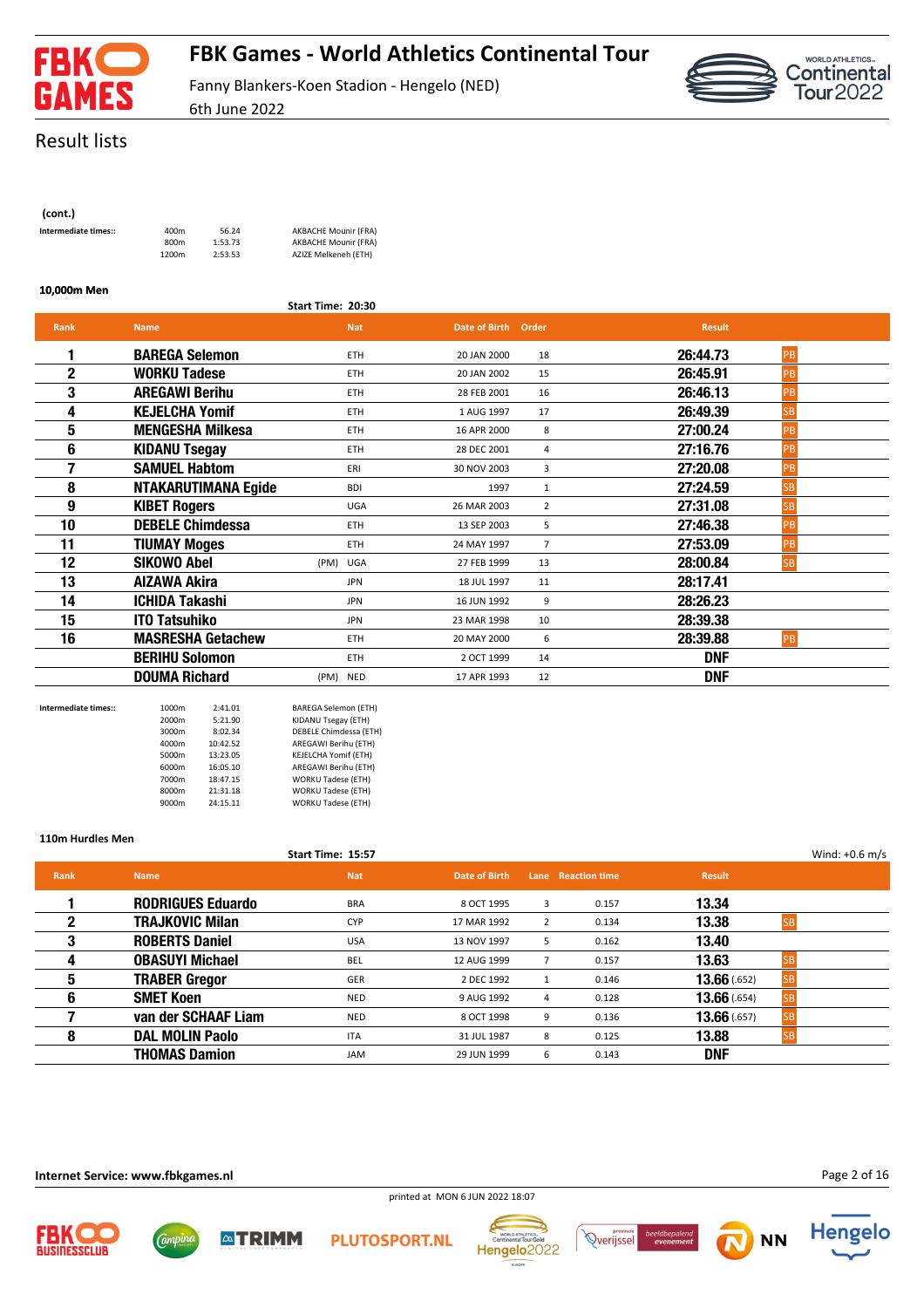

6th June 2022



Result lists

#### **400m Hurdles Men**

|             |                          | Start Time: 16:57 |               |   |                    |               |           |
|-------------|--------------------------|-------------------|---------------|---|--------------------|---------------|-----------|
| <b>Rank</b> | <b>Name</b>              | <b>Nat</b>        | Date of Birth |   | Lane Reaction time | <b>Result</b> |           |
|             | <b>WATRIN Julien</b>     | <b>BEL</b>        | 27 JUN 1992   | 8 | 0.219              | 49.47         | PB        |
|             | <b>SMIDT Nick</b>        | <b>NED</b>        | 12 MAY 1997   |   | 0.187              | 49.66         |           |
|             | <b>ANGELA Ramsey</b>     | <b>NED</b>        | 6 NOV 1999    | 4 | 0.170              | 50.44         |           |
| 4           | <b>BRAND Dany</b>        | SUI               | 23 FEB 1996   | 2 | 0.161              | 50.47         |           |
| 5           | <b>McALISTER Chris</b>   | GBR               | 3 DEC 1995    | 3 | 0.140              | 50.64         |           |
|             | LAMBRUGHI Mario          | <b>ITA</b>        | 5 FEB 1992    | 6 | 0.135              | <b>DNF</b>    |           |
|             | <b>TELES Marcio</b>      | <b>BRA</b>        | 27 JAN 1994   | 1 | 0.158              | <b>DNF</b>    |           |
|             | <b>CHALMERS Alastair</b> | GBR               | 31 MAR 2000   | 5 | 0.161              | DQ            | TR 17.2.2 |

#### **Pole Vault Men**

| .            |                         |         |                   |                          |                |                |               |           |  |
|--------------|-------------------------|---------|-------------------|--------------------------|----------------|----------------|---------------|-----------|--|
|              |                         |         | Start Time: 15:50 |                          |                |                |               |           |  |
| <b>Rank</b>  | <b>Name</b>             |         | <b>Nat</b>        | Date of Birth            | Order          |                | <b>Result</b> |           |  |
| 1            | <b>DUPLANTIS Armand</b> |         | SWE               | 10 NOV 1999              | 10             |                | 6.01          | <b>WL</b> |  |
| $\mathbf{2}$ | <b>KOPPELAAR Rutger</b> |         | <b>NED</b>        | 1 MAY 1993               | 4              |                | 5.70          | $=SB$     |  |
| 3            | <b>BROEDERS Ben</b>     |         | BEL               | 21 JUN 1995              | 5              |                | 5.60          | $=SB$     |  |
| 4            | <b>WOOTEN Jacob</b>     |         | <b>USA</b>        | 22 APR 1997              | 8              |                | 5.60          |           |  |
| 5            | <b>RICHARTZ Nate</b>    |         | <b>USA</b>        | 2 NOV 1994               | $\overline{2}$ |                | 5.60          |           |  |
| 6            | <b>MARSCHALL Kurtis</b> |         | AUS               | 25 APR 1997              | 6              |                | 5.50          |           |  |
| 6            | <b>PAAVOLA Mikko</b>    |         | <b>FIN</b>        | 16 JAN 1998              | $\mathbf{1}$   |                | 5.50          |           |  |
| 8            | <b>COPPELL Harry</b>    |         | <b>GBR</b>        | 11 JUL 1996              | $\overline{7}$ |                | 5.50          |           |  |
| 9            | <b>VLOON Menno</b>      |         | <b>NED</b>        | 11 MAY 1994              | 9              |                | 5.30          |           |  |
| 10           | <b>IRWIN Andrew</b>     |         | <b>USA</b>        | 23 JAN 1993              | 3              |                | 5.30          |           |  |
|              |                         | 5.30    | 5.50              | 5.60                     | 5.70           | 5.80           | 6.01          |           |  |
| 1            | <b>DUPLANTIS A</b>      |         | $\mathsf{o}\,$    |                          | $\circ$        | $\mathsf{o}\,$ | $\circ$       |           |  |
|              | <b>KOPPELAAR R</b>      | o       | $\mathsf{o}$      | o                        | xo             | <b>XXX</b>     |               |           |  |
|              | <b>BROEDERS B</b>       | $\circ$ | $\circ$           | o                        | $X-$           | xr             |               |           |  |
|              | WOOTEN J                | o       | xo                | o                        | <b>XXX</b>     |                |               |           |  |
|              | <b>RICHARTZ N</b>       | xo      | xxo               | xo                       | <b>XXX</b>     |                |               |           |  |
|              | <b>MARSCHALL K</b>      |         | $\circ$           | $\overline{\phantom{a}}$ | <b>XXX</b>     |                |               |           |  |
|              | PAAVOLA M               | o       | $\circ$           | <b>XXX</b>               |                |                |               |           |  |
|              | <b>COPPELL H</b>        | XXO     | $\mathsf{o}$      | <b>XXX</b>               |                |                |               |           |  |
|              | <b>VLOON M</b>          | xo      | <b>XXX</b>        |                          |                |                |               |           |  |
| 10           | <b>IRWIN A</b>          | XXO     | <b>XXX</b>        |                          |                |                |               |           |  |

#### **Javelin Throw Men**

| Start Time: 16:15 |  |
|-------------------|--|
|                   |  |

| <b>Rank</b> | <b>Name</b>                | <b>Nat</b> | Date of Birth Order           | <b>Result</b>      |
|-------------|----------------------------|------------|-------------------------------|--------------------|
|             | <b>PETERS Anderson</b>     | GRN        | 21 OCT 1997                   | 90.75<br><b>MR</b> |
|             | <b>WEBER Julian</b>        | <b>GER</b> | 29 AUG 1994<br>$\overline{a}$ | 89.54              |
|             | <b>WALCOTT Keshorn</b>     | <b>TTO</b> | 2 APR 1993<br>3               | 89.07              |
|             | <b>MARDARE Andrian</b>     | <b>MDA</b> | 20 JUN 1995<br>5              | 83.69              |
| 5           | <b>HOFMANN Andreas</b>     | <b>GER</b> | 16 DEC 1991                   | 81.00              |
|             | <b>ŠTROBINDERS Rolands</b> | LAT        | 6<br>14 APR 1992              | 78.67              |
|             | <b>HERMAN Timothy</b>      | <b>BEL</b> | 19 OCT 1990<br>8              | 78.35              |
|             | van OPHEM Thomas           | <b>NED</b> | 6 SEP 1992                    | 74.91              |

#### **Internet Service: www.fbkgames.nl**

Comput



**ATRIMM** 







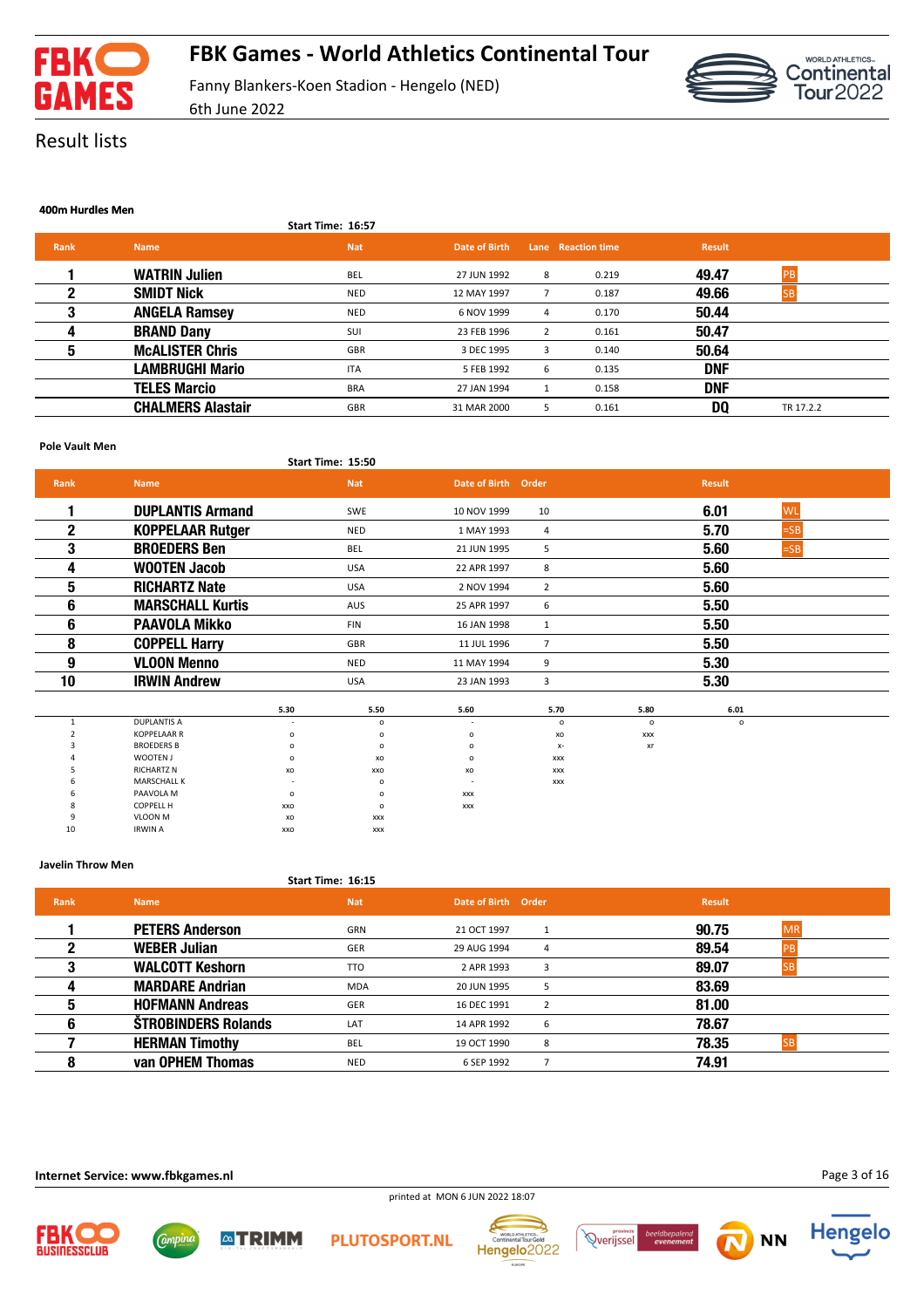

6th June 2022



Result lists

| (cont.) |                  |       |       |                           |                          |           |           |
|---------|------------------|-------|-------|---------------------------|--------------------------|-----------|-----------|
|         |                  |       |       |                           |                          |           |           |
|         | PETERS A         | 80.66 | 88.70 | 88.29                     | 90.75                    | 85.94     | 86.41     |
|         | WEBER J          | 84.91 | 85.96 | 89.54                     | 84.87                    | 86.25     | 83.42     |
|         | <b>WALCOTT K</b> | 85.64 | 82.00 | 85.29                     | 89.07                    | 84.24     | $\lambda$ |
|         | <b>MARDARE A</b> | 83.69 | 81.97 | X                         | $\check{}$<br>$\lambda$  | $\lambda$ |           |
|         | <b>HOFMANN A</b> | 77.04 | 81.00 | 80.30                     | $\overline{\phantom{a}}$ | 77.39     |           |
| b       | ŠTROBINDERS R    | 71.40 | 73.85 | 78.67                     | 78.47                    | 77.24     |           |
|         | <b>HERMAN T</b>  | 78.35 | x     |                           |                          |           |           |
| ō       | van OPHEM T      | 69.99 | 73.00 | $\boldsymbol{\mathsf{x}}$ | 74.91                    | 69.83     |           |
|         |                  |       |       |                           |                          |           |           |

### **100m Men**

| <b>National</b> |                         | Start Time: 13:45 |               |                |                    |               | Wind: 0.0 m/s |
|-----------------|-------------------------|-------------------|---------------|----------------|--------------------|---------------|---------------|
| <b>Rank</b>     | <b>Name</b>             | <b>Nat</b>        | Date of Birth |                | Lane Reaction time | <b>Result</b> |               |
|                 | van GOOL Joris          | NED               | 4 APR 1998    | 6              | 0.181              | 10.33         |               |
| 2               | <b>AFRIFA Elvis</b>     | <b>NED</b>        | 30 NOV 1997   | 4              | 0.138              | 10.44         |               |
| 3               | <b>MARTINA Churandy</b> | NED               | 3 JUL 1984    | 5              | 0.148              | 10.55         |               |
| 4               | <b>FINI Cédric</b>      | <b>NED</b>        | 2003          | 8              | 0.141              | 10.56         |               |
| 5               | van der GRAAFF Cedrych  | NED               | 24 DEC 1999   | $\overline{2}$ | 0.119              | 10.66         |               |
| 6               | <b>EKPO Nsikak</b>      | <b>NED</b>        | 14 APR 2003   |                | 0.159              | 10.69         |               |
|                 | <b>POLMAN Jan</b>       | <b>NED</b>        | 29 MAR 1999   | 3              |                    | <b>DNS</b>    |               |

### **400m Men**

| National    |                         | Start Time: 14:02 |               |   |                    |               |           |  |
|-------------|-------------------------|-------------------|---------------|---|--------------------|---------------|-----------|--|
| <b>Rank</b> | <b>Name</b>             | <b>Nat</b>        | Date of Birth |   | Lane Reaction time | <b>Result</b> |           |  |
|             | <b>EMMANEEL Maarten</b> | NED               | 10 SEP 2000   | 3 | 0.191              | 46.90         | <b>PB</b> |  |
| 2           | <b>LOBLES Djoao</b>     | <b>NED</b>        | 14 JAN 2001   |   | 0.162              | 47.51         |           |  |
| 3           | <b>BURNET Taymir</b>    | <b>NED</b>        | 1 OCT 1992    | 4 | 0.142              | 47.60         |           |  |
| 4           | van HEIJNINGEN Vester   | <b>NED</b>        | 1994          | 6 | 0.153              | 47.72         |           |  |
| 5           | van BAKEL Pim           | NED               | 21 NOV 2001   | 8 | 0.216              | 47.89         |           |  |
| 6           | <b>WARDENBURG Nout</b>  | <b>NED</b>        | 18 FEB 1997   | 5 | 0.155              | 48.37         |           |  |
|             | <b>SCHUWER Juno</b>     | <b>NED</b>        | 7 JUN 2002    |   | 0.133              | 48.68         |           |  |

### **800m Men**

#### **National Start Time: 14:16**

| <b>Rank</b>  | <b>Name</b>                 | <b>Nat</b> | Date of Birth | Order          | <b>Result</b>         |  |
|--------------|-----------------------------|------------|---------------|----------------|-----------------------|--|
|              | <b>HASSAN Abdo-Razak</b>    | DJI        | 1 JAN 2003    | 14             | 1:48.32               |  |
| $\mathbf{2}$ | van RIEL Rick               | <b>NED</b> | 15 FEB 2002   | 13             | 1:48.80               |  |
| 3            | <b>MASILO Boitumelo</b>     | <b>BOT</b> | 5 AUG 1995    | 12             | 1:49.09<br><b>SB</b>  |  |
| 4            | <b>WAIMANA VIEZEE Kevin</b> | <b>NED</b> | 20 JAN 1997   | 6              | 1:49.48               |  |
| 5            | van NIEUWENHUIZEN Ludo      | <b>NED</b> | 1 FEB 2001    | $\overline{7}$ | 1:49.69               |  |
| 6            | <b>CLARKE Ryan</b>          | <b>NED</b> | 17 NOV 1997   | 11             | 1:50.50               |  |
| 7            | <b>HARMS Beer</b>           | <b>NED</b> | 2003          | 3              | 1:50.69<br><b>SB</b>  |  |
| 8            | <b>MARSMAN Nick</b>         | <b>NED</b> | 21 DEC 1997   | 9              | 1:50.70               |  |
| 9            | <b>EIJSSEN Dion</b>         | <b>NED</b> | 2004          | 4              | 1:50.99               |  |
| 10           | <b>SCHELTEMA Jesse</b>      | <b>NED</b> | 2002          | $\overline{2}$ | 1:51.32<br><b>ISB</b> |  |
| 11           | <b>PORMES Twan</b>          | <b>NED</b> | 27 JUL 1998   | 1              | 1:51.41               |  |
| 12           | <b>TJEBBES Thije</b>        | <b>NED</b> | 2000          | 5              | 1:52.96               |  |
| 13           | <b>ANDERIESSEN Bram</b>     | <b>NED</b> | 1 AUG 1999    | 10             | 1:53.69               |  |
|              | van HOEVEN Lars             | (PM) NED   | 6 JUN 1999    | 15             | <b>DNF</b>            |  |
|              | <b>VERSLUIS Brian</b>       | <b>NED</b> | 11 JUL 1999   | 8              | <b>DNS</b>            |  |
|              |                             |            |               |                |                       |  |

**Intermediate times::** 400m 52.26 van HOEVEN Lars (NED)

**Internet Service: www.fbkgames.nl**

printed at MON 6 JUN 2022 18:07













Page 4 of 16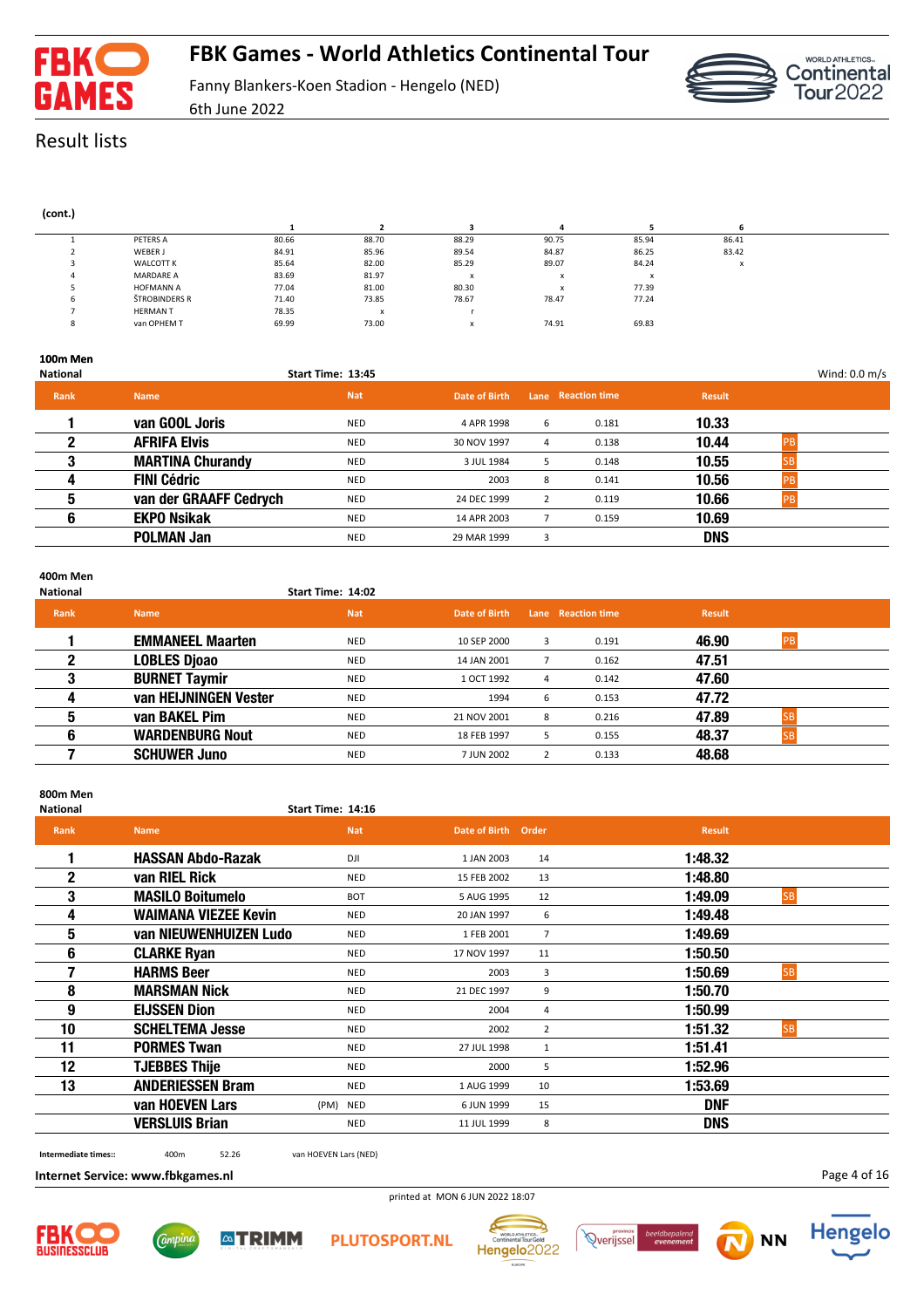



# Result lists

### **1500m Men**

| <b>National</b> | Start Time: 14:33 |
|-----------------|-------------------|
|                 |                   |

| <b>Rank</b> | Name,                       | <b>Nat</b> | Date of Birth | Order          | <b>Result</b> |           |  |
|-------------|-----------------------------|------------|---------------|----------------|---------------|-----------|--|
|             | <b>HASSAN Idleh Diraneh</b> | DJI        | 1 JAN 2003    | $\overline{7}$ | 3:43.44       | PB        |  |
| $\mathbf 2$ | <b>LAROS Niels</b>          | <b>NED</b> | 17 APR 2005   | 15             | 3:43.49       | PB        |  |
| 3           | van RIEL Robin              | <b>NED</b> | 30 APR 2000   | 17             | 3:44.35       | <b>SB</b> |  |
| 4           | <b>BENZ Jort</b>            | <b>NED</b> | 8 SEP 2001    | 10             | 3:46.12       |           |  |
| 5           | <b>BALTUS Noah</b>          | <b>NED</b> | 3 FEB 2002    | 16             | 3:46.79       |           |  |
| 6           | <b>RUITER Yorben</b>        | <b>NED</b> | 19 AUG 1995   | 14             | 3:46.83       |           |  |
| 7           | <b>FOKKENROOD Jesse</b>     | <b>NED</b> | 28 MAR 2002   | 11             | 3:48.10       |           |  |
| 8           | ter HAAR Teun               | <b>NED</b> | 21 MAR 2003   | 8              | 3:49.39       | <b>SB</b> |  |
| 9           | <b>VELLINGA Jaap Gerben</b> | <b>NED</b> | 28 JUL 1994   | 13             | 3:49.75       | <b>SB</b> |  |
| 10          | <b>ABDI ALI Mahadi</b>      | <b>NED</b> | 8 NOV 1995    | 1              | 3:50.01       |           |  |
| 11          | <b>STEENBAKKER Duncan</b>   | <b>NED</b> | 17 OCT 2001   | 5              | 3:50.74       | <b>SB</b> |  |
| 12          | <b>MOHAMED Abdirahman</b>   | <b>NED</b> | 6 AUG 2001    | 3              | 3:52.43       | <b>PB</b> |  |
| 13          | <b>LEWIS Thomas</b>         | <b>NED</b> | 3 NOV 1994    | $\overline{2}$ | 3:52.63       |           |  |
| 14          | <b>SCHIPPEREN Stan</b>      | <b>NED</b> | 29 NOV 2001   | 9              | 3:55.40       |           |  |
| 15          | <b>SJERPS Edwin</b>         | <b>NED</b> | 18 NOV 1997   | 12             | 3:55.65       |           |  |
| 16          | <b>VELZEBOER Luc</b>        | <b>NED</b> | 10 OCT 1998   | 6              | 3:56.11       |           |  |
| 17          | <b>ZIJDERLAAN Juan</b>      | <b>NED</b> | 2005          | 4              | 4:03.19       |           |  |
|             | <b>WEINANS Valentijn</b>    | (PM) NED   | 29 DEC 1995   | 18             | <b>DNF</b>    |           |  |

**Intermediate times::** 400m 59.16 ABDI ALI Mahadi (NED) 800m 1:59.81 WEINANS Valentijn (NED) 1200m 3:00.32 HASSAN Idleh Diraneh (DJI)

**ATRIMM** 

| <b>Shot Put Men</b><br><b>National</b> |                                  |                           | Start Time: 13:35 |                     |                |                           |               |           |
|----------------------------------------|----------------------------------|---------------------------|-------------------|---------------------|----------------|---------------------------|---------------|-----------|
| Rank                                   | <b>Name</b>                      |                           | <b>Nat</b>        | Date of Birth Order |                |                           | <b>Result</b> |           |
|                                        | <b>ROLVINK Yannick (5 Kg)</b>    |                           | <b>NED</b>        | 7 MAY 2005          | 6              |                           | 20.12         | PB        |
| $\mathbf{2}$                           | <b>KEREKGYARTO Matyas (6 Kg)</b> |                           | <b>NED</b>        | 25 AUG 2003         | 5              |                           | 18.27         |           |
| 3                                      | <b>NOLSEN Bas (5 Kg)</b>         |                           | <b>NED</b>        | 2005                | $\overline{7}$ |                           | 17.99         |           |
| 4                                      | <b>ROLVINK Ruben</b>             |                           | <b>NED</b>        | 25 AUG 2002         | 3              |                           | 16.82         | PB        |
| 5                                      | van KINS Bjorn                   |                           | <b>NED</b>        | 15 JUN 2000         | $\overline{2}$ |                           | 16.52         |           |
| 6                                      | van DAALEN Jarno (5 Kg)          |                           | <b>NED</b>        | 2006                | 8              |                           | 16.18         |           |
|                                        | <b>OLOFSEN Paul</b>              |                           | <b>NED</b>        | 22 FEB 1989         | 4              |                           | 15.76         | <b>SB</b> |
|                                        | <b>MOLS Mattijs</b>              |                           | <b>NED</b>        | 22 APR 2000         | $\mathbf{1}$   |                           | <b>NM</b>     |           |
|                                        |                                  | 1                         | $\overline{2}$    | з                   |                | 5                         | 6             |           |
|                                        | <b>ROLVINK Y(K</b>               | 17.68                     | 18.11             | 18.34               | $\mathsf{x}$   | 20.12                     | 19.19         |           |
|                                        | <b>KEREKGYARTO M(K</b>           | x                         | 18.20             | x                   | 18.27          | x                         | 17.98         |           |
|                                        | <b>NOLSEN B(K)</b>               | $\boldsymbol{\mathsf{x}}$ | X                 | 17.99               | x              | 17.53                     | 17.42         |           |
|                                        | <b>ROLVINK R</b>                 | 15.83                     | 16.82             | 16.40               | x              | 16.58                     | 16.82         |           |
|                                        | van KINS B                       | 15.73                     | 16.52             | x                   | x              | 16.06                     | X             |           |
|                                        | van DAALEN J(K                   | x                         | x                 | x                   | x              | $\boldsymbol{\mathsf{x}}$ | 16.18         |           |
|                                        | <b>OLOFSEN P</b>                 | x                         | x                 | 15.76               | x              | $\boldsymbol{\mathsf{x}}$ | X             |           |
|                                        | MOLS M                           | x                         | x                 | x                   | x              | x                         |               |           |

**Internet Service: www.fbkgames.nl**

*Campine* 



**PLUTOSPORT.NL** 







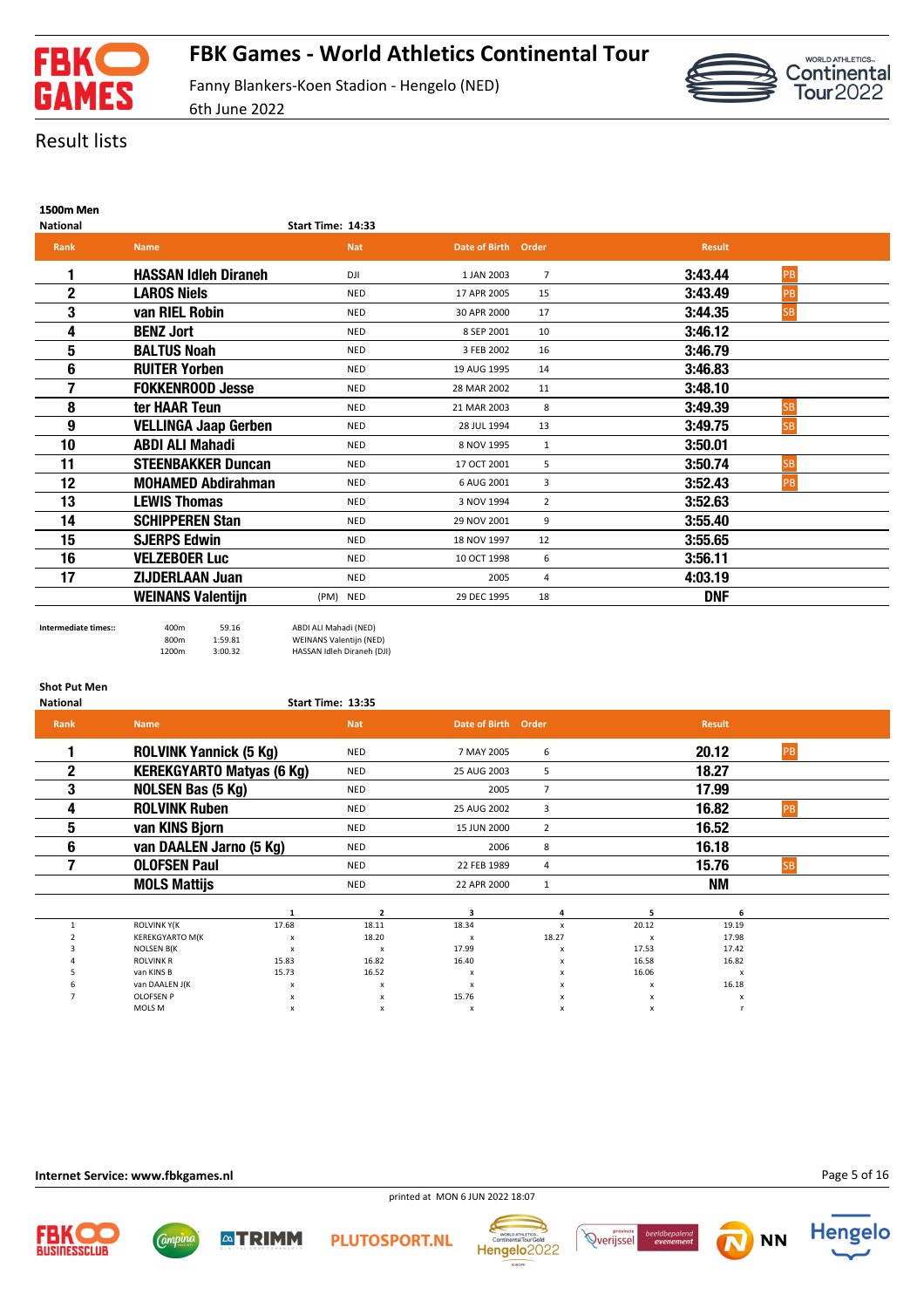



### Result lists

|      |                        | Start Time: 16:40 |               |                |                    |               | Wind: $+0.8$ m/s |
|------|------------------------|-------------------|---------------|----------------|--------------------|---------------|------------------|
| Rank | <b>Name</b>            | <b>Nat</b>        | Date of Birth |                | Lane Reaction time | <b>Result</b> |                  |
|      | <b>NEITA Daryll</b>    | GBR               | 29 AUG 1996   | 6              | 0.141              | 11.19         |                  |
| 2    | <b>GAITHER Tynia</b>   | <b>BAH</b>        | 16 MAR 1993   | 4              | 0.134              | 11.23         |                  |
| 3    | <b>LANSIQUOT Imani</b> | <b>GBR</b>        | 17 DEC 1997   | 3              | 0.120              | 11.26         | <b>ISB</b>       |
| 4    | <b>WHITE Kayla</b>     | <b>USA</b>        | 24 SEP 1996   | $\overline{7}$ | 0.119              | 11.31         |                  |
| 5    | <b>SCHIPPERS Dafne</b> | <b>NED</b>        | 15 JUN 1992   | 5              | 0.130              | 11.40         |                  |
| 6    | <b>SEEDO N'Ketia</b>   | <b>NED</b>        | 7 JUN 2003    | 1              | 0.145              | 11.48         | ISB              |
|      | <b>KORA Salomé</b>     | <b>SUI</b>        | 8 JUN 1994    | 2              | 0.126              | 11.53         |                  |
| 8    | van HUNENSTIJN Marije  | <b>NED</b>        | 2 MAR 1995    | 9              | 0.126              | 11.56         | $=$ SB           |
|      | <b>SAMUEL Jamile</b>   | NED               | 24 APR 1992   | 8              | $F^1$              | DQ            | TR 16.8          |

#### **400m Women**

**Start Time: 15:46**

| <b>Rank</b> | <b>Name</b>              | <b>Nat</b> | Date of Birth |                | Lane Reaction time | <b>Result</b> |     |
|-------------|--------------------------|------------|---------------|----------------|--------------------|---------------|-----|
|             | <b>GÓMEZ Roxana</b>      | <b>CUB</b> | 7 JAN 1999    | 6              | 0.169              | 51.18         |     |
|             | <b>KLAVER Lieke</b>      | <b>NED</b> | 20 AUG 1998   | 5              | 0.186              | 51.34         |     |
| 3           | <b>YEARGIN Nicole</b>    | GBR        | 11 AUG 1997   |                | 0.183              | 51.56         |     |
| 4           | <b>SCHWAB Corinna</b>    | GER        | 5 APR 1999    | 3              | 0.201              | 51.76         | ISB |
| 5           | <b>SAALBERG Eveline</b>  | <b>NED</b> | 30 JUL 1998   | 4              | 0.181              | 51.80         |     |
| 6           | <b>JONATHAS Wadeline</b> | <b>USA</b> | 19 FEB 1998   | $\overline{2}$ | 0.180              | 52.17         |     |
|             | <b>MARINHO Tiffani</b>   | <b>BRA</b> | 6 MAY 1999    | 8              | 0.234              | 52.90         |     |
| 8           | <b>WALLI Susanne</b>     | AUT        | 5 MAY 1996    |                | 0.170              | 53.02         |     |

#### **800m Women**

|              |                                 | Start Time: 16:32 |               |         |                      |
|--------------|---------------------------------|-------------------|---------------|---------|----------------------|
| <b>Rank</b>  | <b>Name</b>                     | <b>Nat</b>        | Date of Birth | Lane    | <b>Result</b>        |
|              | <b>KIPYEGON Faith</b>           | KEN               | 10 JAN 1994   | 7       | 2:00.36<br><b>SB</b> |
| $\mathbf{2}$ | <b>NAKAAYI Halimah</b>          | UGA               | 16 OCT 1994   | 5       | 2:00.87              |
| 3            | <b>BISSET Catriona</b>          | AUS               | 1 MAR 1994    | $8 - 1$ | 2:00.90              |
| 4            | <b>BAKER Ellie</b>              | GBR               | 3 JUN 1998    | 4       | 2:02.47              |
| 5            | <b>HERING Christina</b>         | GER               | 9 OCT 1994    | 3       | 2:03.31              |
| 6            | <b>ALMANZA Rose Mary</b>        | <b>CUB</b>        | 13 JUL 1992   | $6 - 1$ | 2:03.43              |
|              | <b>LYAKHOVA Olha</b>            | <b>UKR</b>        | 18 MAR 1992   | 1       | 2:03.52              |
| 8            | <b>DAMINK Marissa</b>           | <b>NED</b>        | 24 OCT 1995   | $2 - 2$ | 2:04.29              |
| 9            | <b>OBOYA Bendere</b>            | AUS               | 17 APR 2000   | $2 - 1$ | 2:05.87              |
|              | <b>BAUMANN Jackie</b>           | (PM) GER          | 24 AUG 1995   | $8 - 2$ | <b>DNF</b>           |
|              | <b>DEBUES-STAFFORD Gabriela</b> | CAN               | 13 SEP 1995   | $6 - 2$ | <b>DNS</b>           |
|              |                                 |                   |               |         |                      |

**Intermediate times::** 400m 58.53 BAUMANN Jackie (GER)

**△TRIMM** 



**Internet Service: www.fbkgames.nl**









Page 6 of 16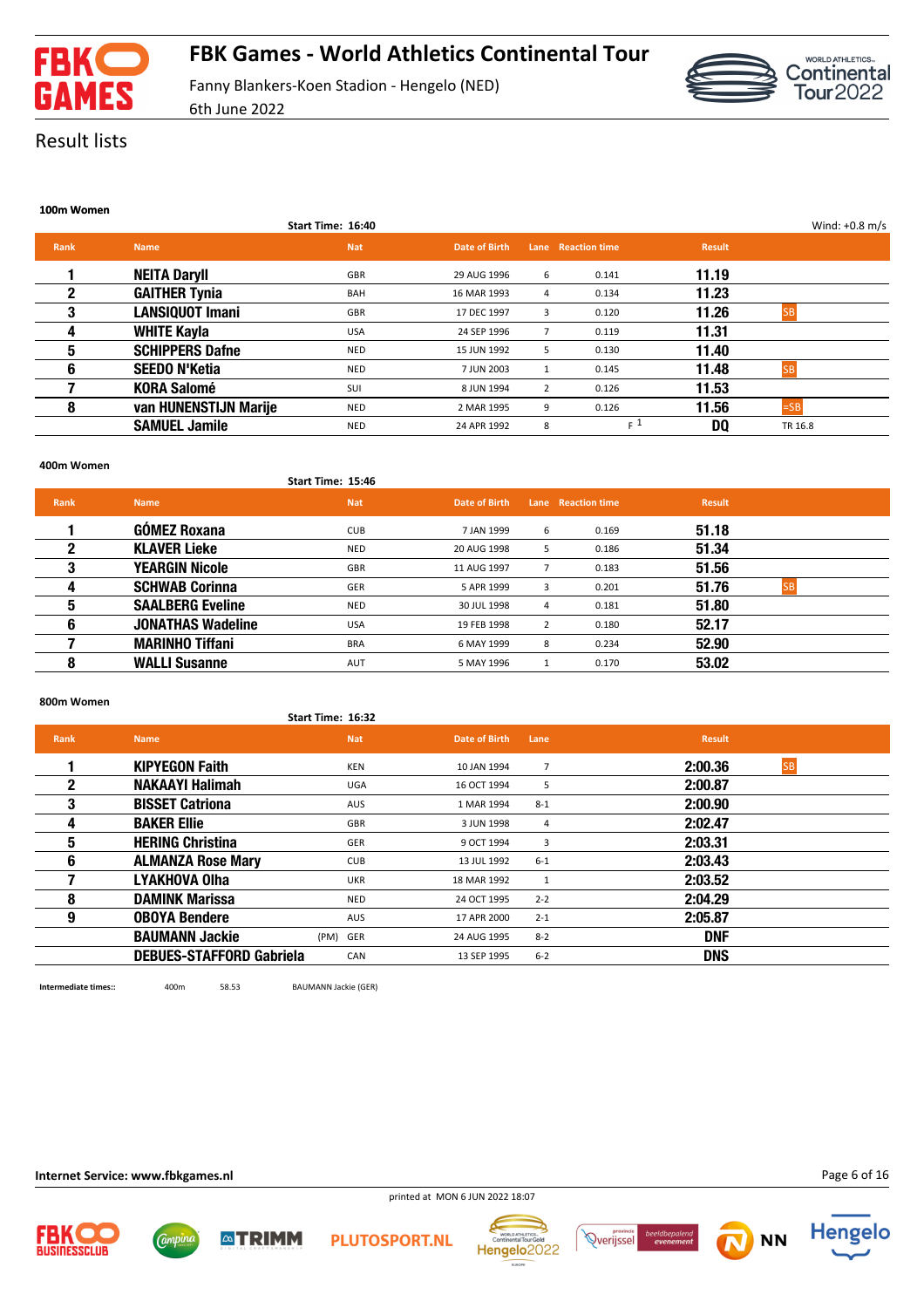



Result lists

#### **10,000m Women**

|  | <b>Start Time: 17:03</b> |
|--|--------------------------|

| <b>Rank</b>  | <b>Name</b>                        | <b>Nat</b> | Date of Birth Order |                | <b>Result</b> |             |
|--------------|------------------------------------|------------|---------------------|----------------|---------------|-------------|
| 1            | <b>McCOLGAN Eilish</b>             | <b>GBR</b> | 25 NOV 1990         | 20             | 30:19.02      | PB          |
| $\mathbf{2}$ | <b>GIDEY Letesenbet</b>            | <b>ETH</b> | 20 MAR 1998         | 22             | 30:44.27      | <b>SB</b>   |
| 3            | <b>TAYE Ejgayehu</b>               | <b>ETH</b> | 10 FEB 2000         | $\overline{2}$ | 30:44.68      | <b>SB</b>   |
| 4            | <b>KIPKEMBOI Margaret Chelimo</b>  | <b>KEN</b> | 9 FEB 1993          | 19             | 30:45.00      | PB          |
| 5            | <b>MULATE Bosena</b>               | <b>ETH</b> | 2001                | 14             | 30:47.55      | PB          |
| 6            | <b>GEBRZIHAIR Girmawit</b>         | <b>ETH</b> | 21 NOV 2001         | 9              | 30:47.72      | PB          |
| 7            | <b>AYANA Almaz</b>                 | <b>ETH</b> | 21 NOV 1991         | 18             | 30:48.48      | <b>SB</b>   |
| 8            | <b>YEHUALAW Yalemzerf</b>          | <b>ETH</b> | 3 AUG 1999          | 21             | 30:54.28      | <b>SB</b>   |
| 9            | <b>DANIEL Rahel</b>                | ERI        | 16 NOV 2001         | 6              | 30:59.75      | <b>NRPB</b> |
| 10           | <b>GEMECHU Tsehay</b>              | <b>ETH</b> | 12 DEC 1998         | 16             | 31:00.26      | <b>SB</b>   |
| 11           | <b>FEYSA Hawi</b>                  | <b>ETH</b> | 1 FEB 1999          | $\overline{7}$ | 31:03.32      | PB          |
| 12           | <b>GEBRESELAMA Tsigie</b>          | <b>ETH</b> | 30 SEP 2000         | 17             | 31:04.88      | <b>SB</b>   |
| 13           | <b>KIPKIRUI Caroline Chepkoech</b> | KAZ        | 26 MAY 1994         | 23             | 31:13.18      | NR PB       |
| 14           | <b>MINSEWO Abersh</b>              | <b>ETH</b> | 22 FEB 2001         | 3              | 31:13.53      | <b>SB</b>   |
| 15           | <b>CHESANG Stella</b>              | UGA        | 1 DEC 1996          | 11             | 31:13.72      | PB          |
| 16           | <b>CHERONO Eva</b>                 | <b>KEN</b> | 15 AUG 1996         | 15             | 31:16.93      | <b>SB</b>   |
| 17           | <b>HAYMANOT Anchialem</b>          | <b>ETH</b> | 9 MAY 2001          | $\mathbf{1}$   | 31:50.08      | SB          |
| 18           | <b>AMANUEL Natsnet</b>             | ERI        | 5 NOV 1993          | 5              | 31:50.79      | PB          |
| 19           | <b>BAHTA Meraf</b>                 | SWE        | 24 JUN 1989         | 13             | 31:51.53      | <b>SB</b>   |
| 20           | <b>TESFU Dolshi</b>                | ERI        | 17 JUN 1999         | 12             | 32:01.16      | <b>SB</b>   |
| 21           | <b>AWOKE Asnakesh</b>              | <b>ETH</b> | 1 NOV 1995          | 10             | 32:02.00      | <b>SB</b>   |
| 22           | <b>NIYOMUKUNZI Francine</b>        | <b>BDI</b> | 1 AUG 1999          | 4              | 32:32.14      | PB          |
|              | <b>CHEBET Esther</b>               | (PM) UGA   | 10 SEP 1997         | 8              | <b>DNF</b>    |             |

| Intermediate times:: | 1000m | 2:59.60  | McCOLGAN Eilish (GBR) |
|----------------------|-------|----------|-----------------------|
|                      | 2000m | 5:58.87  | McCOLGAN Eilish (GBR) |
|                      | 3000m | 8:57.86  | McCOLGAN Eilish (GBR) |
|                      | 4000m | 11:57.97 | McCOLGAN Eilish (GBR) |
|                      | 5000m | 15:00.75 | McCOLGAN Eilish (GBR) |
|                      | 6000m | 18:07.31 | McCOLGAN Eilish (GBR) |
|                      | 7000m | 21:11.25 | McCOLGAN Eilish (GBR) |
|                      | 8000m | 24:16.68 | McCOLGAN Eilish (GBR) |
|                      | 9000m | 27:21.54 | McCOLGAN Eilish (GBR) |
|                      |       |          |                       |

**Internet Service: www.fbkgames.nl**

*Campine* 

**ATRIMM** 

printed at MON 6 JUN 2022 18:07







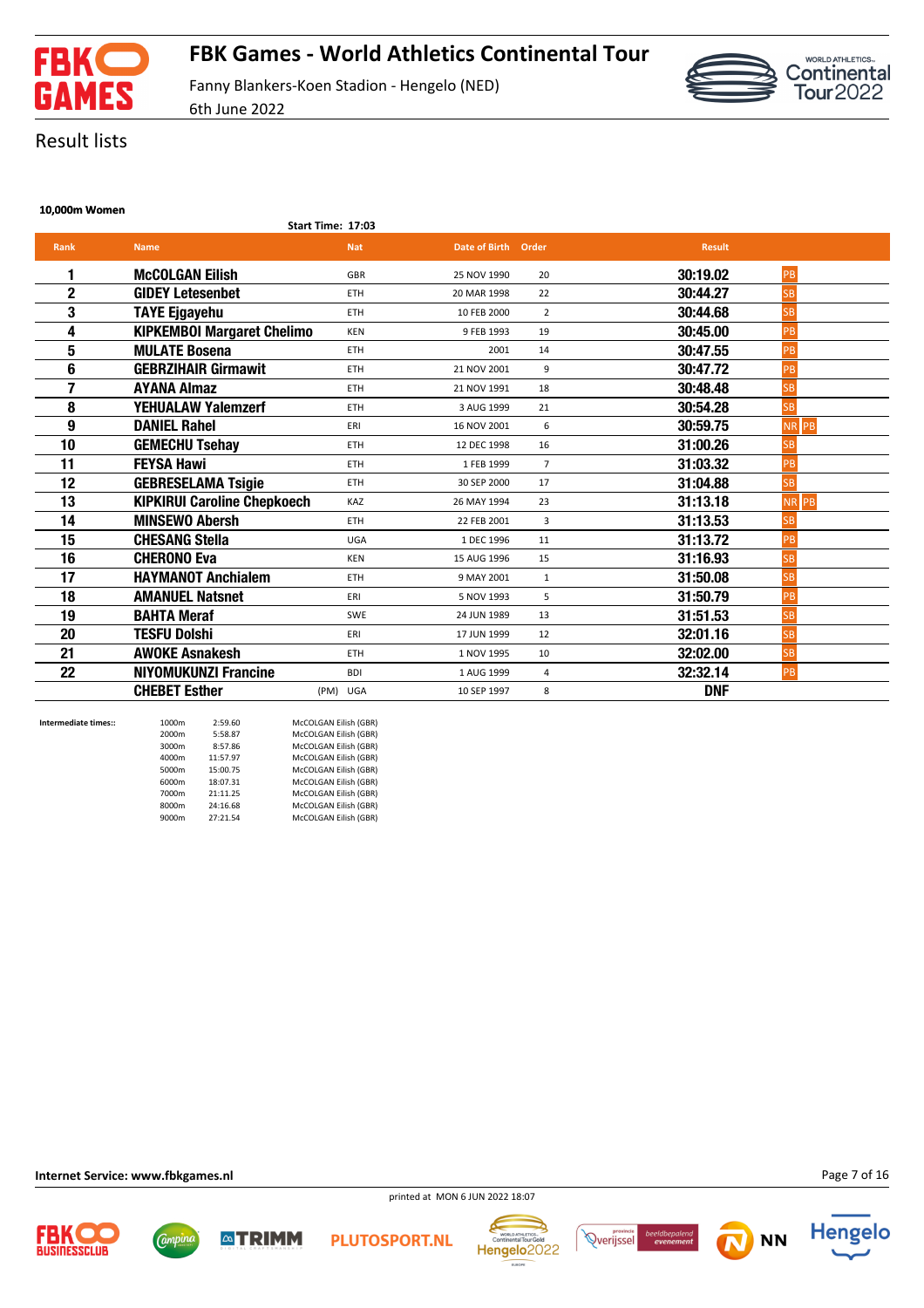

WORLD ATHLETICS... Continental<br>Tour2022

Fanny Blankers-Koen Stadion - Hengelo (NED) 6th June 2022

### Result lists

#### **3000m Steeplechase Women**

| Start Time: 15:15 |  |
|-------------------|--|

| <b>Rank</b> | <b>Name</b>                        | <b>Nat</b> | Date of Birth Order |                | <b>Result</b>                 |
|-------------|------------------------------------|------------|---------------------|----------------|-------------------------------|
|             | <b>CHEMUTAI Peruth</b>             | <b>UGA</b> | 10 JUL 1999         | 14             | 9:14.00                       |
| $\mathbf 2$ | <b>GEGA Luiza</b>                  | ALB        | 5 NOV 1988          | 9              | 9:15.48<br>NR PB              |
| 3           | <b>CHESPOL Celliphine Chepteek</b> | <b>KEN</b> | 23 MAR 1999         | 13             | 9:15.89                       |
| 4           | <b>ALEMAYEHU Sembo</b>             | <b>ETH</b> | 24 JAN 2005         | 8              | 9:18.98<br>PB                 |
| 5           | <b>MEYER Lea</b>                   | GER        | 16 SEP 1997         | 5              | 9:26.89(.882)<br>PB           |
| 6           | <b>MULETA Lomi</b>                 | <b>ETH</b> | 29 NOV 2001         | 12             | $9:26.89$ (.887)<br><b>SB</b> |
|             | <b>KIRUI Purity</b>                | <b>KEN</b> | 13 AUG 1991         | 10             | 9:35.00                       |
| 8           | <b>CHEPNGETICH Rosefline</b>       | <b>KEN</b> | 17 JUN 1997         | 11             | 9:35.30<br><b>SB</b>          |
| 9           | <b>KRÓLIK Kinga</b>                | POL        | 26 SEP 1999         | 1              | 9:36.63<br>PB                 |
| 10          | <b>SÁNCHEZ-ESCRIBANO Irene</b>     | <b>ESP</b> | 25 AUG 1992         | $\overline{7}$ | 9:36.82<br>SB                 |
| 11          | <b>ROBLES Carolina</b>             | <b>ESP</b> | 4 DEC 1991          | 3              | 9:37.20<br>۲R                 |
| 12          | <b>STREBKOVA Nataliya</b>          | <b>UKR</b> | 6 MAR 1995          | 4              | 9:39.53<br>SB                 |
| 13          | <b>WOLE Agrie</b>                  | <b>ETH</b> | 20 JAN 1999         | 6              | 9:41.33<br><b>SB</b>          |
| 14          | <b>WINKCUP Georgia</b>             | <b>AUS</b> | 9 MAY 1997          | $\overline{2}$ |                               |
|             | <b>NYAMBURA Virginia</b>           | (PM) KEN   | 20 JUL 1993         | 15             | <b>DNF</b>                    |
|             |                                    |            |                     |                |                               |

**Intermediate times::** 1000m 3:02.36 NYAMBURA Virginia (KEN) CHEMUTAI Peruth (UGA)

**100m Hurdles Women**

|             |                          | Start Time: 16:09 |               |                |                    |               |           | Wind: $+0.4$ m/s |
|-------------|--------------------------|-------------------|---------------|----------------|--------------------|---------------|-----------|------------------|
| <b>Rank</b> | <b>Name</b>              | <b>Nat</b>        | Date of Birth |                | Lane Reaction time | <b>Result</b> |           |                  |
|             | <b>ANDERSON Britany</b>  | JAM               | 3 JAN 2001    | 8              | 0.149              | 12.51         | <b>SB</b> |                  |
| 2           | ALI Nia                  | <b>USA</b>        | 23 OCT 1988   | 6              | 0.153              | 12.69         |           |                  |
| 3           | <b>MARSHALL Tonea</b>    | <b>USA</b>        | 17 DEC 1998   | 4              | 0.144              | 12.70         |           |                  |
| 4           | <b>JONES Tia</b>         | <b>USA</b>        | 8 SEP 2000    | $\overline{7}$ | 0.168              | 12.71         |           |                  |
| 5           | <b>CHARLTON Devynne</b>  | BAH               | 26 NOV 1995   | 2              | 0.135              | 12.88         | $=$ SB    |                  |
| 6           | <b>VISSER Nadine</b>     | NED               | 9 FEB 1995    | 5              | 0.148              | 12.95         | <b>SB</b> |                  |
|             | <b>LAVIN Sarah Kate</b>  | <b>IRL</b>        | 28 MAY 1994   | 9              | 0.144              | 13.10         |           |                  |
| 8           | <b>TJIN-A-LIM Maayke</b> | <b>NED</b>        | 10 JAN 1998   |                | 0.139              | 13.17         |           |                  |
| 9           | <b>SEDNEY Zoë</b>        | <b>NED</b>        | 15 DEC 2001   | 3              | 0.157              | 13.40         |           |                  |

**400m Hurdles Women**

#### **Start Time: 17:42**

**ATRIMM** 

| Rank | <b>Name</b>             | <b>Nat</b> | Date of Birth |   | Lane Reaction time | <b>Result</b> |                  |
|------|-------------------------|------------|---------------|---|--------------------|---------------|------------------|
|      | <b>BOL Femke</b>        | <b>NED</b> | 23 FEB 2000   | 5 | 0.192              | 53.94         | MR <sub>SB</sub> |
| 2    | <b>RYZHYKOVA Anna</b>   | <b>UKR</b> | 24 NOV 1989   | 4 | 0.193              | 55.62         |                  |
| 3    | <b>KNIGHT Jessie</b>    | GBR        | 15 JUN 1994   |   | 0.148              | 55.81         |                  |
| д    | <b>LEHIKOINEN Viivi</b> | <b>FIN</b> | 27 AUG 1999   | 8 | 0.249              | 56.29         |                  |
| 5    | <b>NIELSEN Lina</b>     | GBR        | 13 MAR 1996   | 3 | 0.165              | 56.85         |                  |
| 6    | <b>COUCKUYT Paulien</b> | <b>BEL</b> | 19 MAY 1997   | 2 | 0.172              | 56.90         |                  |
|      | <b>GIGER Yasmin</b>     | SUI        | 6 NOV 1999    |   | 0.173              | 57.29         |                  |
| 8    | <b>LITTLE Shamier</b>   | <b>USA</b> | 20 MAR 1995   | 6 | 0.198              | 1:03.27       |                  |

printed at MON 6 JUN 2022 18:07

**Internet Service: www.fbkgames.nl**

Comput







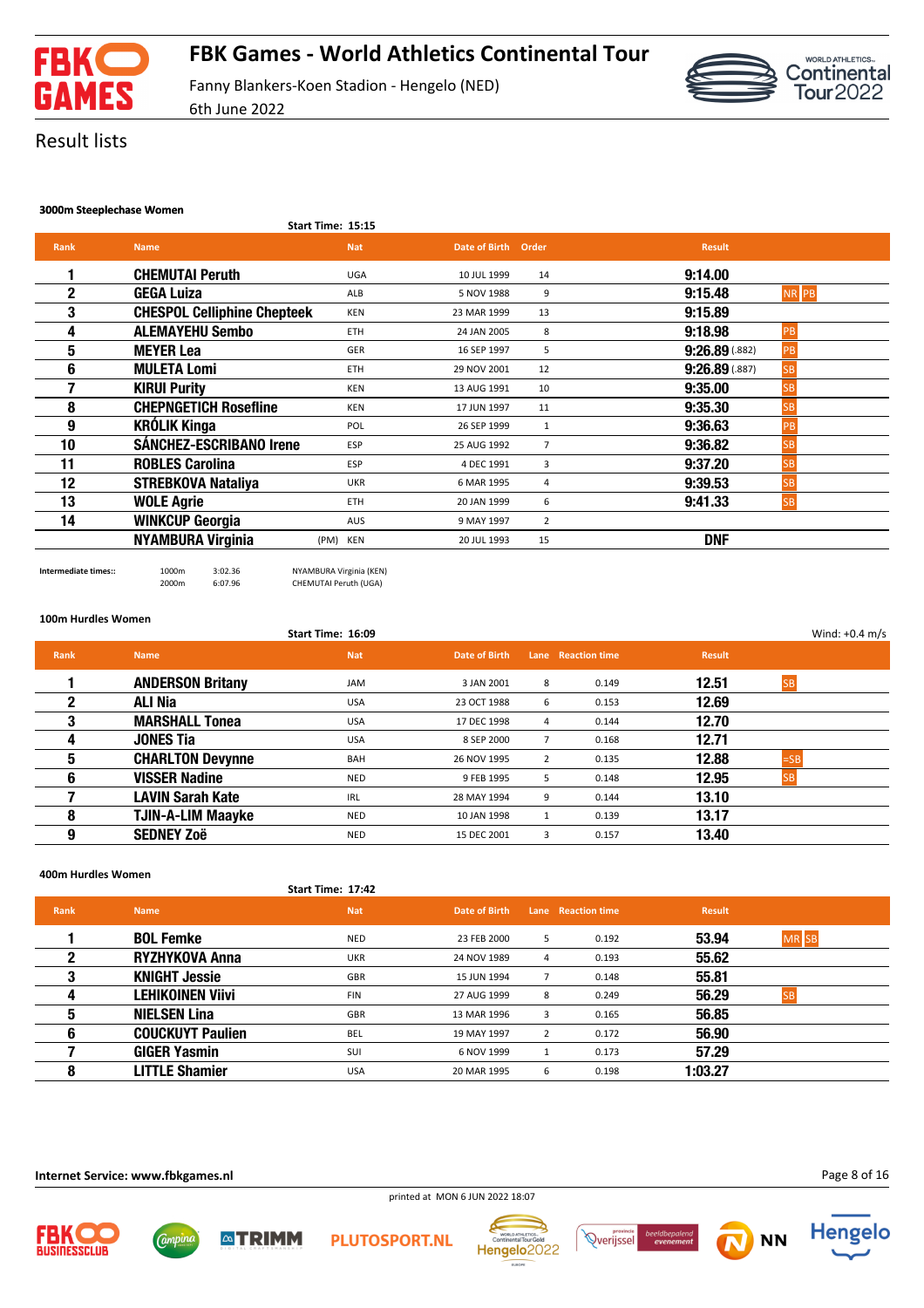



Result lists

#### **Long Jump Women**

**Start Time: 15:29**

6th June 2022

| Rank | <b>Name</b>              | <b>Nat</b> | Date of Birth Order |   | <b>Result</b> |  |
|------|--------------------------|------------|---------------------|---|---------------|--|
|      | <b>MIHAMBO Malaika</b>   | GER        | 3 FEB 1994          | 1 | 6.65          |  |
| 2    | <b>BURKS Quanesha</b>    | <b>USA</b> | 15 MAR 1995         | 3 | 6.53          |  |
| 3    | <b>VEIGA Evelise</b>     | POR        | 3 MAR 1996          |   | 6.37          |  |
| 4    | <b>HOMEIER Merle</b>     | <b>GER</b> | 27 AUG 1999         | 6 | 6.36          |  |
| 5    | <b>SAWYERS Jazmin</b>    | <b>GBR</b> | 21 MAY 1994         | 4 | 6.31          |  |
| 6    | <b>BUSCHKUEHL Brooke</b> | <b>AUS</b> | 12 JUL 1993         | 2 | 6.13          |  |
|      | <b>HONDEMA Pauline</b>   | <b>NED</b> | 28 MAR 2000         | 9 | 6.04          |  |
| 8    | <b>MARTINS Eliane</b>    | <b>BRA</b> | 26 MAY 1986         | 5 | 5.74          |  |
| 9    | <b>NGUYEN Anasztázia</b> | <b>HUN</b> | 9 JAN 1993          | 8 | 5.40          |  |
|      |                          |            | 3                   |   | 6.            |  |

|              |                     |      |          |      |          |                 |          |                 |          |      |          | . .  |          |
|--------------|---------------------|------|----------|------|----------|-----------------|----------|-----------------|----------|------|----------|------|----------|
|              | MIHAMBO M           | 6.20 | $(+0.1)$ |      |          | $6.46$ $(+1.7)$ |          | $\mathsf{x}$    | $(+1.2)$ | x    | $(-0.7)$ | 6.65 | $(+1.6)$ |
|              | <b>BURKS Q</b>      | 6.43 | $(+0.5)$ | 6.51 | $(+2.5)$ | 6.31            | $(-0.6)$ | 6.53            | $(+2.3)$ | 6.30 | $(-1.9)$ | 6.53 | $(-0.8)$ |
|              | <b>VEIGA E</b>      | x    | $(+0.4)$ | 6.18 | $(+0.4)$ | 6.11            | $(+1.1)$ | 6.37            | $(+0.3)$ | 6.12 | $(-0.1)$ | 6.24 | $(-0.6)$ |
|              | <b>HOMEIER M</b>    | 6.23 | $(+0.8)$ | 6.35 | $(+3.1)$ | 4.33            | $(+0.3)$ | 6.20            | $(+1.3)$ | 6.36 | $(-0.7)$ |      |          |
|              | SAWYERS J           | 6.31 | $(+1.7)$ | x    | $(+2.7)$ | $6.10 (+0.4)$   |          | $6.15$ $(+2.3)$ |          | 6.19 | $(+0.1)$ |      |          |
|              | <b>BUSCHKUEHL B</b> | x    | $(+0.2)$ | x    | $(+1.2)$ | $6.11$ $(+1.1)$ |          | 6.13            | $(-0.8)$ | 6.12 | $(-0.4)$ |      |          |
|              | <b>HONDEMAP</b>     | 5.77 | $(-0.9)$ | x    | $(+1.5)$ | 5.87            | $(+0.5)$ | 5.63            | $(-0.9)$ | 6.04 | $(-0.8)$ |      |          |
| ۰            | <b>MARTINS E</b>    | 5.74 | $(+1.1)$ | x    | $(+0.7)$ | 5.60            | $(-0.3)$ |                 |          |      |          |      |          |
| <sup>o</sup> | <b>NGUYEN A</b>     | x    | $(+0.9)$ | 5.40 | $(+1.4)$ | x               | $(+1.3)$ |                 |          |      |          |      |          |
|              |                     |      |          |      |          |                 |          |                 |          |      |          |      |          |

**Shot Put Women**

#### **Start Time: 16:45**

| <b>Rank</b>  | <b>Name</b>             |       | <b>Nat</b>     | Date of Birth Order       |                           |                           | <b>Result</b> |           |
|--------------|-------------------------|-------|----------------|---------------------------|---------------------------|---------------------------|---------------|-----------|
| 1            | <b>EALEY Chase</b>      |       | <b>USA</b>     | 20 JUL 1994               | $\overline{2}$            |                           | 19.98         | WL PB     |
| $\mathbf{2}$ | <b>DONGMO Auriol</b>    |       | <b>POR</b>     | 3 AUG 1990                | $\mathbf{1}$              |                           | 19.68         | $=$ SB    |
| 3            | <b>MITTON Sarah</b>     |       | CAN            | 20 JUN 1996               | 4                         |                           | 19.24         |           |
| 4            | <b>SCHILDER Jessica</b> |       | <b>NED</b>     | 19 MAR 1999               | 3                         |                           | 19.17         | NR PB     |
| 5            | <b>ROOS Fanny</b>       |       | SWE            | 2 JAN 1995                | 5                         |                           | 18.57         |           |
| 6            | <b>GAMBETTA Sara</b>    |       | GER            | 18 FEB 1993               | 6                         |                           | 18.04         |           |
| 7            | <b>KÖNIG Benthe</b>     |       | <b>NED</b>     | 7 APR 1998                | 8                         |                           | 17.84         |           |
| 8            | <b>MÁRTON Anita</b>     |       | <b>HUN</b>     | 15 JAN 1989               | $\overline{7}$            |                           | 17.67         |           |
| 9            | <b>McKINNA Sophie</b>   |       | GBR            | 31 AUG 1994               | 9                         |                           | 17.18         | <b>SB</b> |
|              |                         | 1     | 2              | з                         | Δ                         | 5                         | 6             |           |
|              | <b>EALEY C</b>          | x     | 19.44          | x                         | 19.98                     | $\boldsymbol{x}$          | 19.23         |           |
|              | DONGMO A                | 18.93 | 19.24          | $\boldsymbol{\mathsf{x}}$ | $\boldsymbol{\mathsf{x}}$ | 19.68                     | x             |           |
|              | <b>MITTON S</b>         | 18.88 | 19.24          | 18.21                     | $\boldsymbol{\mathsf{x}}$ | $\boldsymbol{\mathsf{x}}$ | x             |           |
|              | SCHILDER J              | 19.06 | 18.95          | 19.03                     | 19.17                     | 18.98                     |               |           |
|              | ROOS F                  | 17.76 | 18.21          | x                         | 18.53                     | 18.57                     |               |           |
|              | <b>GAMBETTA S</b>       | 18.04 | x              | x                         | x                         | $\boldsymbol{\mathsf{x}}$ |               |           |
|              | <b>KÖNIG B</b>          | 17.84 | $\pmb{\times}$ | x                         | 17.48                     | $\boldsymbol{\mathsf{x}}$ |               |           |
|              | <b>MÁRTON A</b>         | 16.33 | 17.67          | 16.78                     | 17.66                     | 17.24                     |               |           |
| 9            | McKINNA S               | 16.28 | 17.18          | 17.14                     |                           |                           |               |           |

**Internet Service: www.fbkgames.nl**

Campin

**ATRIMM** 

Page 9 of 16

**Hengelo** 

**NN** 



Hengelo<sup>2022</sup>

**PLUTOSPORT.NL** 

*<u>Provincie</u>* 

beela<br>ev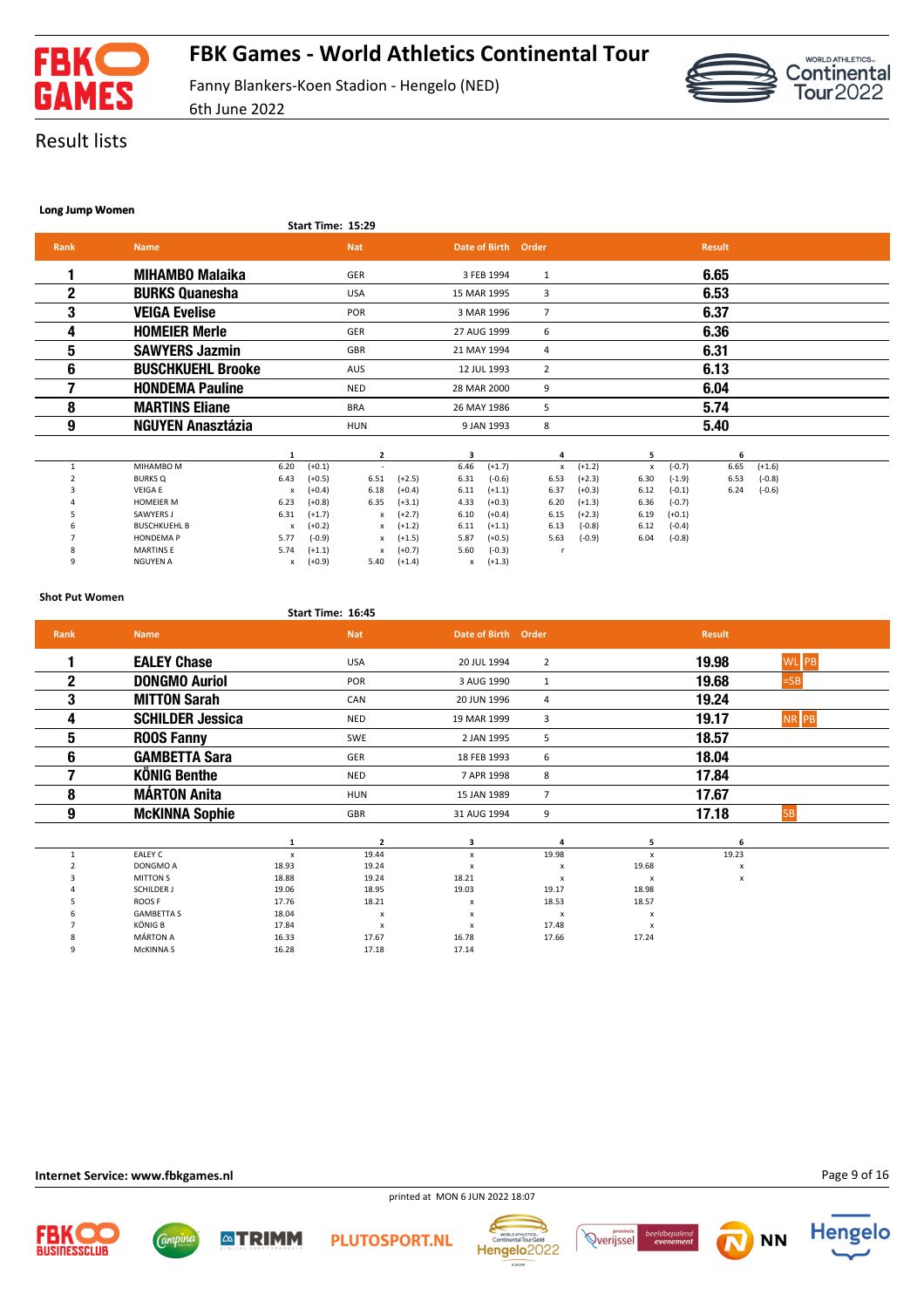

# **FBK Games - World Athletics Continental Tour**

Fanny Blankers-Koen Stadion - Hengelo (NED) 6th June 2022



### Result lists

| 100m Women |
|------------|
|            |

|                        | Start Time: 13:52 |               |   |       |                    |        |                  |
|------------------------|-------------------|---------------|---|-------|--------------------|--------|------------------|
| <b>Name</b>            | <b>Nat</b>        | Date of Birth |   |       | <b>Result</b>      |        |                  |
| <b>LANSIQUOT Imani</b> | <b>GBR</b>        | 17 DEC 1997   | 6 | 0.132 | 11.29              |        |                  |
| <b>SCHIPPERS Dafne</b> | <b>NED</b>        | 15 JUN 1992   | 5 | 0.159 | 11.46              |        |                  |
| van VLIET Leonie       | NED               | 13 JUN 1993   |   | 0.206 | 11.62              | $=$ SB |                  |
| <b>SEDNEY Naomi</b>    | <b>NED</b>        | 17 DEC 1994   | 3 | 0.179 | 11.65              |        |                  |
| <b>SEEDO N'Ketia</b>   | <b>NED</b>        | 7 JUN 2003    | 4 | 0.163 | 11.74              |        |                  |
| <b>NUIJTEN Femke</b>   | <b>NED</b>        | 1999          | 8 | 0.154 | 12.00              |        |                  |
| <b>POST Frederique</b> | <b>NED</b>        | 3 FEB 2000    | 2 | 0.138 | 12.30              |        |                  |
|                        |                   |               |   |       | Lane Reaction time |        | Wind: $-0.2$ m/s |

#### **400m Women**

| <b>National</b> |                            | Start Time: 14:09 |               |   |                    |               |           |  |
|-----------------|----------------------------|-------------------|---------------|---|--------------------|---------------|-----------|--|
| Rank            | <b>Name</b>                | <b>Nat</b>        | Date of Birth |   | Lane Reaction time | <b>Result</b> |           |  |
|                 | <b>BOUMA Andrea</b>        | NED               | 6 NOV 1999    | 5 | 0.203              | 52.89         | <b>PB</b> |  |
|                 | <b>PEETERS Cathelijn</b>   | <b>NED</b>        | 6 NOV 1996    | 4 | 0.245              | 53.50         |           |  |
| 3               | <b>OOSTERWEGEL Hanneke</b> | <b>NED</b>        | 10 DEC 1996   | 6 | 0.134              | 53.55         |           |  |
| 4               | van de WIEL Anne           | <b>NED</b>        | 4 JUN 1997    |   | 0.205              | 53.89         |           |  |
| 5               | de WITTE Laura             | <b>NED</b>        | 7 AUG 1995    | 2 | 0.179              | 54.07         |           |  |
| 6               | <b>COTTERINK Mara</b>      | <b>NED</b>        | 28 SEP 2002   | 8 | 0.211              | 54.74         |           |  |
|                 | van der SCHOOT Myrte       | <b>NED</b>        | 16 APR 2004   | 3 | 0.234              | 54.86         |           |  |
| 8               | <b>KATER Lena</b>          | <b>NED</b>        | 3 SEP 1989    |   | 0.185              | 55.05         |           |  |

### **800m Women**

| <b>National</b> |                          | Start Time: 14:23 |               |      |               |  |
|-----------------|--------------------------|-------------------|---------------|------|---------------|--|
| <b>Rank</b>     | <b>Name</b>              | <b>Nat</b>        | Date of Birth | Lane | <b>Result</b> |  |
|                 | <b>KNIJNENBURG Anne</b>  | <b>NED</b>        | 11 MAR 2002   | 6    | 2:07.26       |  |
| $\mathbf 2$     | <b>PRINSEN Danaid</b>    | <b>NED</b>        | 20 AUG 1997   |      | 2:08.29       |  |
| 3               | YAHYAOUI Laila           | <b>NED</b>        |               |      | 2:09.62       |  |
| 4               | <b>SMID Dagmar</b>       | <b>NED</b>        | 26 JAN 1997   |      | 2:09.73       |  |
| 5               | van den BERG Emmy        | NED               | 5 OCT 2002    |      | 2:10.86<br>DE |  |
| 6               | <b>SCHIPPEREN Bieke</b>  | <b>NED</b>        | 2004          |      | 2:11.34       |  |
|                 | <b>PEERIK Sarah</b>      | <b>NED</b>        | 22 DEC 2002   | ь    | 2:12.19       |  |
|                 | <b>ELLSWORTH Maureen</b> | <b>NED</b>        | 12 OCT 1991   | 8    | <b>DNF</b>    |  |
|                 |                          |                   |               |      |               |  |

**Intermediate times::** 400m 1:03.89 ELLSWORTH Maureen (NED)

#### **Long Jump Women**

| T62  |                   | Start Time: 15:29 |                  |                     |                  |                          |  |
|------|-------------------|-------------------|------------------|---------------------|------------------|--------------------------|--|
| Rank | <b>Name</b>       |                   | <b>Nat</b>       | Date of Birth Order |                  | <b>Result</b>            |  |
|      | <b>JONG Fleur</b> |                   | <b>NED</b>       | 17 DEC 1995         |                  | 6.15                     |  |
|      |                   |                   |                  |                     | $\mathbf{A}$     |                          |  |
|      | JONG F            | $(+2.0)$<br>5.81  | 6.15<br>$(+2.0)$ | $(-0.8)$<br>5.85    | 6.04<br>$(+0.7)$ | $(+0.8)$<br>$\mathsf{x}$ |  |

printed at MON 6 JUN 2022 18:07

### **Internet Service: www.fbkgames.nl**

**ATRIMM** 









**NN**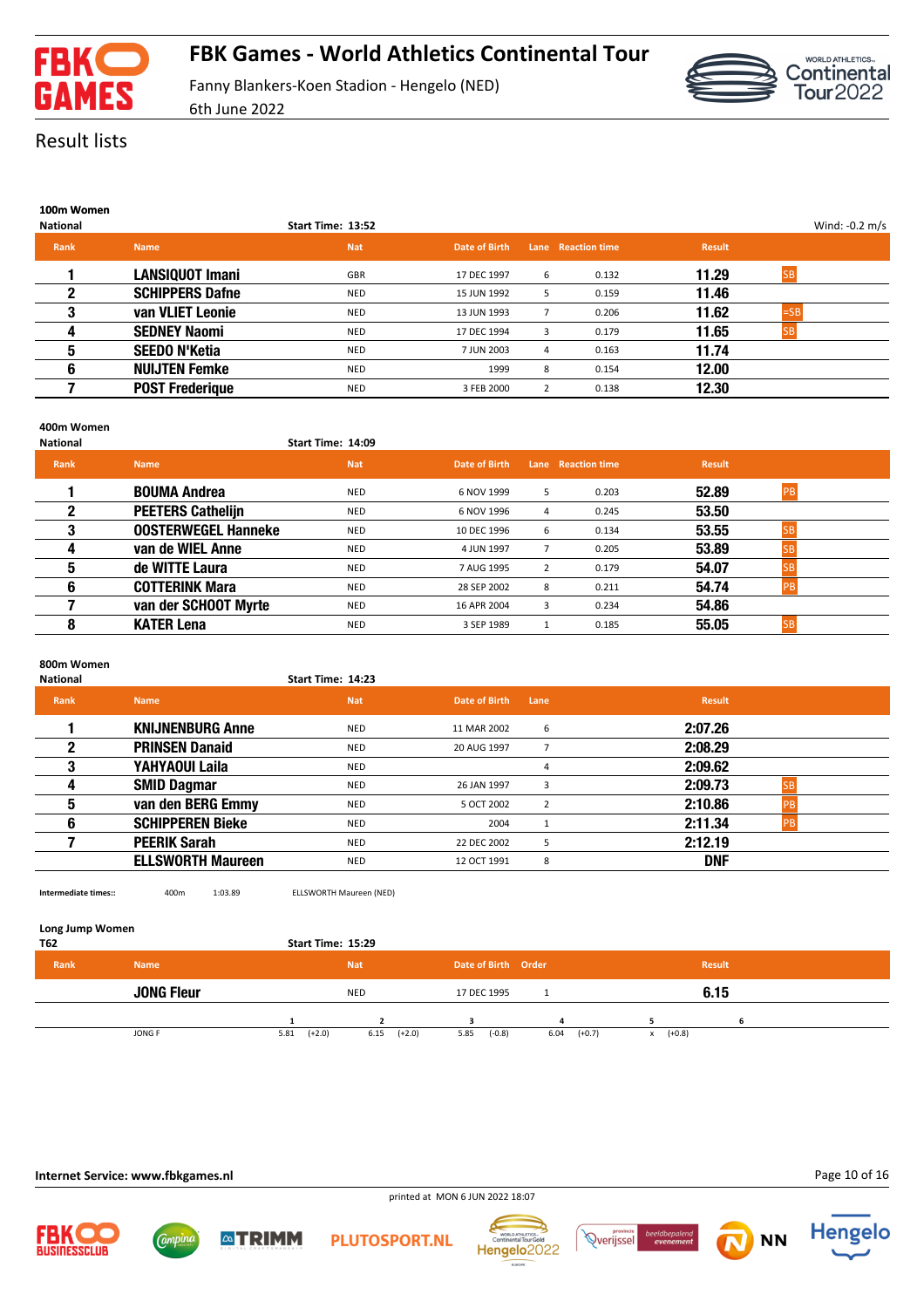



### Result lists

### **Javelin Throw Mixed**

| <b>National</b> |                              |                           | Start Time: 13:40         |                           |                  |                           |                           |           |  |
|-----------------|------------------------------|---------------------------|---------------------------|---------------------------|------------------|---------------------------|---------------------------|-----------|--|
| Rank            | <b>Name</b>                  |                           | <b>Nat</b>                | Date of Birth Order       |                  |                           | <b>Result</b>             |           |  |
|                 | JANSEN Ryan (700 G)          |                           | <b>NED</b>                | 2005                      | 3                |                           | 75.15                     | PB        |  |
| $\mathbf{2}$    | <b>EGBERS Tom</b>            |                           | <b>NED</b>                | 11 NOV 1999               |                  |                           | 70.91                     |           |  |
| 3               | <b>TIMMERMAN-JETTEN Lars</b> |                           | <b>NED</b>                | 19 APR 1991               | 4                |                           | 66.36                     |           |  |
| 4               | <b>PODDA Dario</b>           |                           | <b>NED</b>                | 24 APR 2001               | $\overline{2}$   |                           | 63.46                     |           |  |
| 5               | <b>TEN BERGE Danien</b>      |                           | <b>NED</b>                | 28 DEC 1992               | 5                |                           | 50.52                     | <b>SB</b> |  |
| 6               | <b>LAFONTAINE Dewi</b>       |                           | <b>NED</b>                | 8 JAN 1999                | $\overline{7}$   |                           | 48.63                     |           |  |
|                 | <b>ZEEVAT Suze</b>           |                           | <b>NED</b>                | 2005                      | 6                |                           | 48.57                     | PB        |  |
| 8               | <b>VERDUIN Noah</b>          |                           | <b>NED</b>                | 18 JUN 2003               | 8                |                           | 48.04                     |           |  |
|                 |                              | 1                         | $\overline{2}$            | $\overline{\mathbf{a}}$   | 4                | 5                         | 6                         |           |  |
|                 | JANSEN R(G                   | x                         | 66.16                     | 67.45                     | 73.10            | 67.20                     | 75.15                     |           |  |
|                 | <b>EGBERS T</b>              | $\boldsymbol{\mathsf{x}}$ | X                         | х                         | 70.91            | $\boldsymbol{\mathsf{x}}$ | 70.91                     |           |  |
|                 | TIMMERMAN-JETTEN L           | 66.36                     | $\boldsymbol{\mathsf{x}}$ |                           |                  |                           |                           |           |  |
|                 | PODDA D                      | 63.46                     | 63.12                     | $\boldsymbol{x}$          | 61.66            | 58.62                     | x                         |           |  |
|                 | <b>TEN BERGE D</b>           | 46.08                     | 48.70                     | 50.52                     | 43.84            | 45.44                     | 48.92                     |           |  |
|                 | <b>LAFONTAINE D</b>          | 47.41                     | 48.63                     | $\boldsymbol{\mathsf{x}}$ | $\boldsymbol{x}$ | 47.24                     | $\boldsymbol{\mathsf{x}}$ |           |  |
|                 | ZEEVAT S                     | 42.65                     | 45.07                     | 48.11                     | x                | 46.05                     | 48.57                     |           |  |
| 8               | <b>VERDUIN N</b>             | 47.33                     | 48.04                     | 47.80                     | 46.76            | 45.64                     | 43.33                     |           |  |

#### **100m**

|      | special Olympics participants   | Start Time: 14:44 |                       |        | Wind: $+1.1$ m/s |
|------|---------------------------------|-------------------|-----------------------|--------|------------------|
| Rank | <b>Name</b>                     | <b>Nat</b>        | Date of Birth<br>Lane | Result |                  |
|      | <b>ROELEVELD Friso</b>          | <b>NED</b>        |                       | 13.28  |                  |
|      | <b>NIJSINK Gabriel</b>          | NED               |                       | 14.61  |                  |
|      | <b>DAMHUIS Kelvin</b>           | <b>NED</b>        |                       | 15.34  |                  |
|      | <b>HUTTENHUIS OP BEVERS Roy</b> | <b>NED</b>        |                       | 16.79  |                  |
|      | <b>DEKKER Antoine</b>           | <b>NED</b>        |                       | 17.17  |                  |
|      | van den BRINK Morjolijn         | <b>NED</b>        | 6                     | 23.71  |                  |

*Campin* 

**ATRIMM** 

Hengelo<sup>2022</sup>

**PLUTOSPORT.NL** 









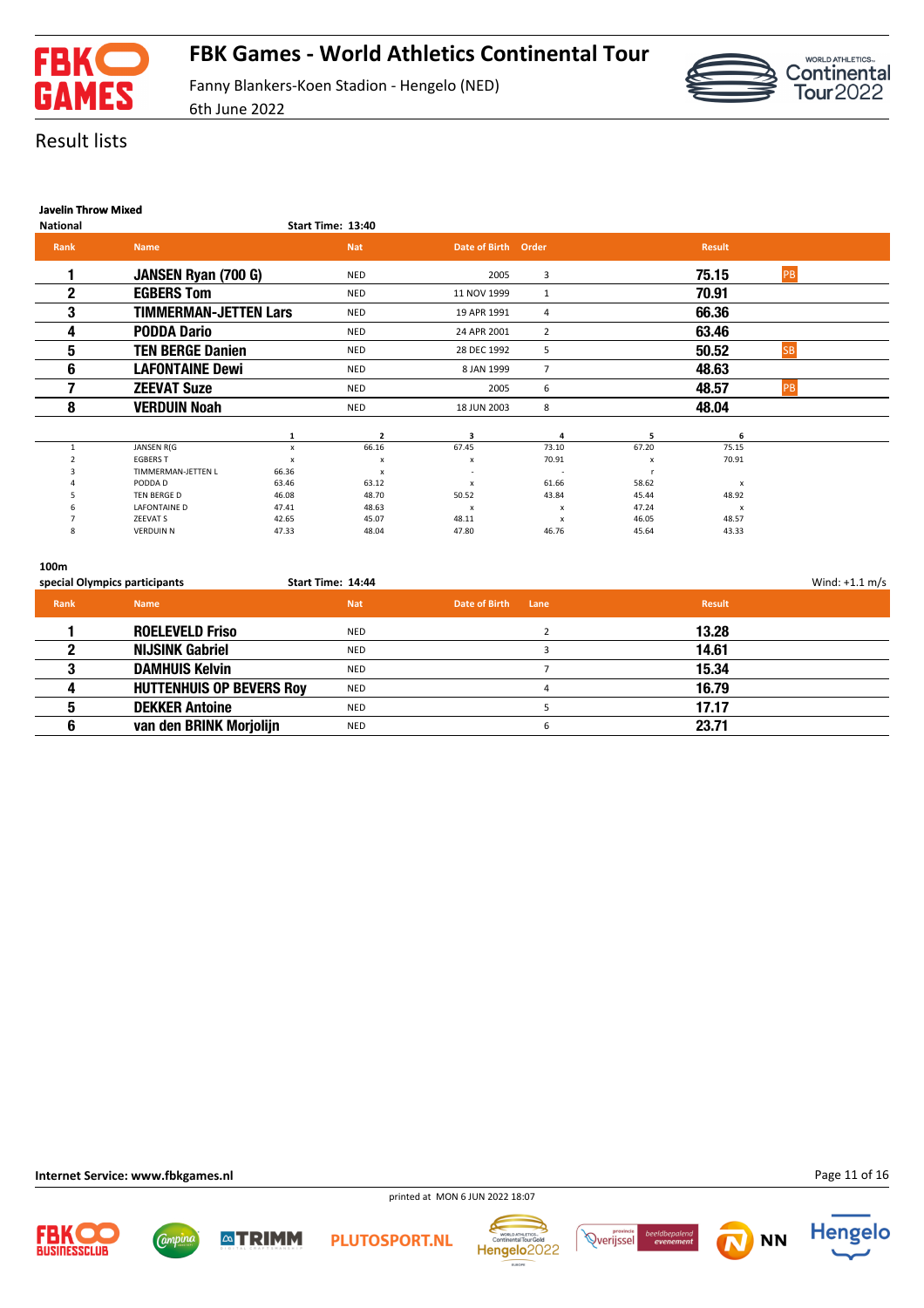



# Result lists

| ---------------- |                   |
|------------------|-------------------|
| Heat 1           | Start Time: 13:15 |

| <b>Rank</b>    | <b>Name</b>                          | <b>Nat</b> | Date of Birth Order | <b>Result</b> |   |
|----------------|--------------------------------------|------------|---------------------|---------------|---|
| 1              | van der KNAAP Viënne (v)             | <b>NED</b> | 4                   | 1:47.06       | Q |
| $\overline{2}$ | <b>RONDHUIS Drazic (m)</b>           | <b>NED</b> | 17                  | 1:49.59       | Q |
| 3              | DEVOS Giel (m)                       | <b>NED</b> | 19                  | 1:52.61       | Q |
| 4              | <b>NEIJLAND Isis (v)</b>             | <b>NED</b> | $\overline{2}$      | 1:54.16       | Q |
| 5              | <b>ERRACHIDI Youssra (v)</b>         | <b>NED</b> | 3                   | 1:55.62       | Q |
| 6              | <b>JANSEN Esmee (v)</b>              | <b>NED</b> | $\mathbf{1}$        | 1:55.93       |   |
| 7              | <b>STEINSSON Magnús (m)</b>          | <b>NED</b> | 21                  | 2:01.98       | Q |
| 8              | <b>BOER Kai (m)</b>                  | <b>NED</b> | 22                  | 2:06.07       |   |
| 9              | <b>VLOEDGRAVEN Floor (v)</b>         | <b>NED</b> | $\overline{7}$      | 2:07.93       |   |
| 10             | van BOEKHOLDT Jur (m)                | <b>NED</b> | 23                  | 2:08.59       |   |
| 11             | <b>GROENIGER Tijn Oude (m)</b>       | <b>NED</b> | 20                  | 2:10.05       |   |
| 12             | <b>CRINS Linde (v)</b>               | <b>NED</b> | 6                   | 2:11.54       |   |
| 13             | <b>HAGTINGIUS Teun (m)</b>           | <b>NED</b> | 26                  | 2:12.10       |   |
| 14             | ter HAAR Lissey (v)                  | <b>NED</b> | 10                  | 2:12.62       |   |
| 15             | <b>MARTHA Jhe-Dyean (m)</b>          | <b>NED</b> | 29                  | 2:14.82       |   |
| 16             | <b>HEKMAN Roan (m)</b>               | <b>NED</b> | 30                  | 2:15.00       |   |
| 17             | <b>SCHREURS Evi (v)</b>              | <b>NED</b> | 8                   | 2:17.88       |   |
| 18             | van LOON Kick (m)                    | <b>NED</b> | 25                  | 2:20.72       |   |
| 19             | van WELZEN Dani (v)                  | <b>NED</b> | 15                  | 2:21.79       |   |
| 20             | KOOT Owen (m)                        | <b>NED</b> | 24                  | 2:23.62       |   |
| 21             | <b>WIGGERS Lars (m)</b>              | <b>NED</b> | 27                  | 2:26.01       |   |
| 22             | van der SCHOOR Dalísha (v)           | <b>NED</b> | 9                   | 2:26.62       |   |
| 23             | <b>KOREMANS Mike (m)</b>             | <b>NED</b> | 18                  | 2:27.41       |   |
| 24             | POTS Linde (v)                       | <b>NED</b> | 12                  | 2:33.68       |   |
| 25             | <b>TERNEUZEN Valentine-Jolie (v)</b> | <b>NED</b> | 14                  | 2:36.52       |   |
| 26             | de VLAMING Sophia (v)                | <b>NED</b> | 16                  | 2:38.29       |   |
| 27             | <b>VOSWIJK Rune (m)</b>              | <b>NED</b> | 28                  | 2:43.35       |   |
| 28             | POUW Nika (v)                        | <b>NED</b> | 11                  | 3:06.60       |   |
| 29             | ROOLVINK Vajèn (v)                   | <b>NED</b> | 13                  | 3:06.73       |   |
|                | <b>HELMERHORST Iza (v)</b>           | <b>NED</b> | 5                   | <b>DNF</b>    |   |

**Internet Service: www.fbkgames.nl**

Campin

**ATRIMM** 











**NN**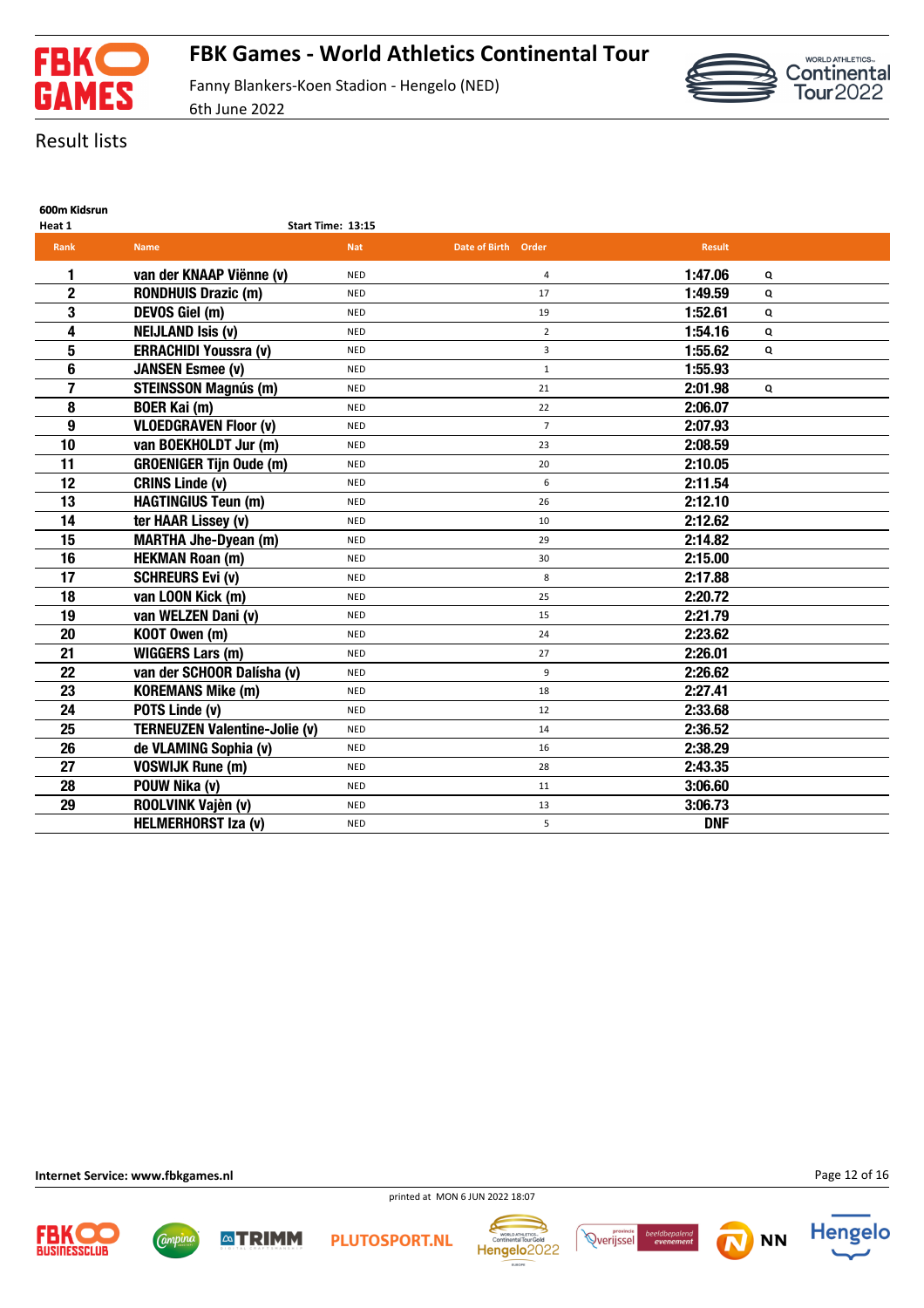



# Result lists

**600m Kidsrun**

| Heat 2         |                                  | Start Time: 13:20 |                     |               |   |  |
|----------------|----------------------------------|-------------------|---------------------|---------------|---|--|
| <b>Rank</b>    | <b>Name</b>                      | <b>Nat</b>        | Date of Birth Order | <b>Result</b> |   |  |
| 1              | van KEULEN Valerie (v)           | <b>NED</b>        | $\overline{2}$      | 1:49.16       | Q |  |
| $\overline{2}$ | <b>KORTLEEVER Loets (m)</b>      | <b>NED</b>        | 18                  | 1:52.92       | Q |  |
| 3              | <b>BERNARD Chiara (v)</b>        | <b>NED</b>        | 9                   | 1:54.35       | Q |  |
| 4              | <b>DEKKER Lois (v)</b>           | <b>NED</b>        | 11                  | 1:58.12       | Q |  |
| 5              | de HAAS Sophie (v)               | <b>NED</b>        | $\mathbf{1}$        | 1:59.21       |   |  |
| 6              | <b>TERVILE Samuel Theben (m)</b> | <b>NED</b>        | 21                  | 2:02.53       | Q |  |
| 7              | <b>GOOSSEN Lois (v)</b>          | <b>NED</b>        | 3                   | 2:03.42       |   |  |
| 8              | <b>SCHALKWIJK Hein (m)</b>       | <b>NED</b>        | 24                  | 2:04.48       | Q |  |
| 9              | <b>LENSEN Stef (m)</b>           | <b>NED</b>        | 26                  | 2:05.96       |   |  |
| 10             | <b>KOOREMAN Odin (m)</b>         | <b>NED</b>        | 19                  | 2:07.83       |   |  |
| 11             | <b>BIJRON Maya (v)</b>           | <b>NED</b>        | 4                   | 2:09.22       |   |  |
| 12             | de VLAMING Sennah (v)            | <b>NED</b>        | 6                   | 2:10.30       |   |  |
| 13             | <b>ARTS Manu (m)</b>             | <b>NED</b>        | 25                  | 2:11.11       |   |  |
| 14             | <b>KOPER Hugo (m)</b>            | <b>NED</b>        | 22                  | 2:12.15       |   |  |
| 15             | <b>HARMSEN Rick (m)</b>          | <b>NED</b>        | 28                  | 2:12.95       |   |  |
| 16             | <b>DIJKSTRA Fleur (v)</b>        | <b>NED</b>        | 8                   | 2:14.60       |   |  |
| 17             | <b>JAAMAC Najamadin (m)</b>      | <b>NED</b>        | 27                  | 2:14.64       |   |  |
| 18             | <b>DOORNEBOSCH Pien (v)</b>      | <b>NED</b>        | $\overline{7}$      | 2:15.19       |   |  |
| 19             | <b>DAMVELD Duuk (m)</b>          | <b>NED</b>        | 29                  | 2:18.92       |   |  |
| 20             | van der VOS Inge (v)             | <b>NED</b>        | 5                   | 2:20.22       |   |  |
| 21             | <b>DAMVELD Wies (v)</b>          | <b>NED</b>        | 12                  | 2:22.41       |   |  |
| 22             | <b>MIEDEMA Madelief (v)</b>      | <b>NED</b>        | 14                  | 2:28.84       |   |  |
| 23             | <b>APPELDOORN Evi (v)</b>        | <b>NED</b>        | 17                  | 2:30.21       |   |  |
| 24             | TEN DOESCHOT Evi (v)             | <b>NED</b>        | 10                  | 2:30.56       |   |  |
| 25             | <b>BOL Fleur (v)</b>             | <b>NED</b>        | 13                  | 2:31.77       |   |  |
| 26             | <b>KRUIZENGA Hilbert (m)</b>     | <b>NED</b>        | 30                  | 2:36.75       |   |  |
| 27             | <b>AKKERMAN Jasmijn (v)</b>      | <b>NED</b>        | 16                  | 2:41.34       |   |  |
| 28             | <b>ROOLVINK Vlinder (v)</b>      | <b>NED</b>        | 15                  | 2:49.37       |   |  |
| 29             | <b>LHOPITAL Viggo (m)</b>        | <b>NED</b>        | 20                  | 3:05.95       |   |  |
|                | <b>ALTHOF Thomas (m)</b>         | <b>NED</b>        | 23                  | <b>DNF</b>    |   |  |

**Intermediate times::** 400m 1:11.76 de VLAMING Sennah (v) (NED)

**ATRIMM** 

**Internet Service: www.fbkgames.nl**

Campin

Page 13 of 16



**PLUTOSPORT.NL** 

printed at MON 6 JUN 2022 18:07







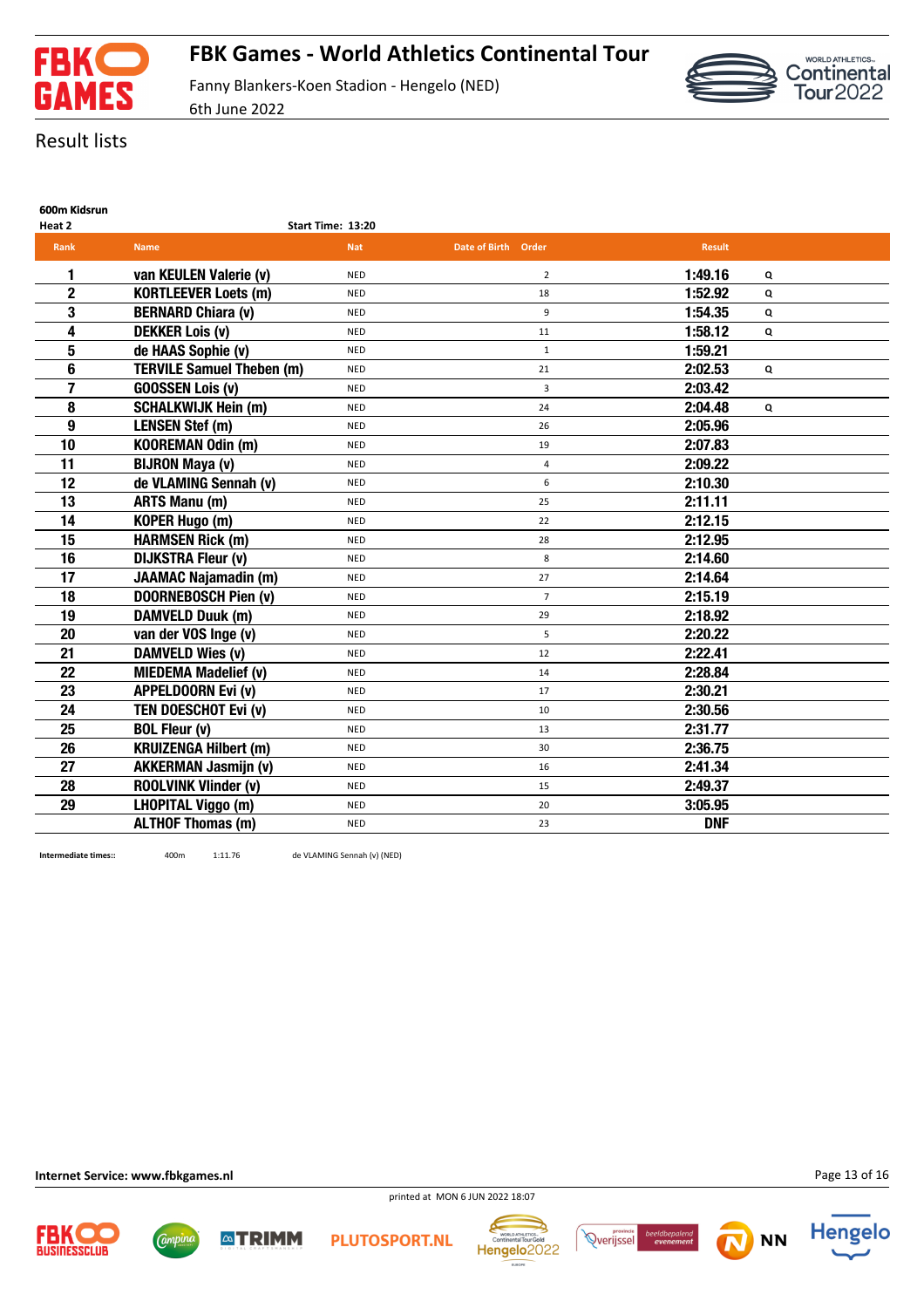

6th June 2022

Continental<br>Tour2022

Result lists

| 600m Kidsrun |  |
|--------------|--|
|              |  |

| Heat 3         | Start Time: 13:25              |            |                     |               |              |
|----------------|--------------------------------|------------|---------------------|---------------|--------------|
| <b>Rank</b>    | <b>Name</b>                    | <b>Nat</b> | Date of Birth Order | <b>Result</b> |              |
| 1              | THOES Faas (m)                 | <b>NED</b> | 23                  | 1:48.63       | Q            |
| $\overline{2}$ | SEPPENWOOLDE Julia (v)         | <b>NED</b> | 6                   | 1:50.71       | $\mathbf{Q}$ |
| 3              | <b>SMIT Tibe (m)</b>           | <b>NED</b> | 25                  | 1:51.51       | Q            |
| 4              | <b>LENSEN Joris (m)</b>        | <b>NED</b> | 21                  | 1:52.51       | Q            |
| 5              | <b>LARSSON Frida (v)</b>       | <b>NED</b> | 4                   | 1:53.58       | Q            |
| 6              | <b>HOOGERBRUGGE Guusje (v)</b> | <b>NED</b> | $\overline{7}$      | 1:53.80       | Q            |
| 7              | <b>HOLTERHUES Casper (m)</b>   | <b>NED</b> | 18                  | 1:54.00       |              |
| 8              | <b>GRIEP Jort (m)</b>          | <b>NED</b> | 22                  | 1:55.88       |              |
| 9              | <b>LEIJENAAR Doutsen (v)</b>   | <b>NED</b> | 10                  | 1:56.24       |              |
| 10             | <b>BENJAMINS Tara (v)</b>      | <b>NED</b> | 3                   | 2:02.98       |              |
| 11             | <b>SNOEKEN Lieke (v)</b>       | <b>NED</b> | $\overline{2}$      | 2:04.61       |              |
| 12             | <b>GOORMAN Sten (m)</b>        | <b>NED</b> | 20                  | 2:05.92       |              |
| 13             | <b>KUSTERS Sem (m)</b>         | <b>NED</b> | 24                  | 2:08.20       |              |
| 14             | <b>BLOEMBERGEN Vera (v)</b>    | <b>NED</b> | $\mathbf{1}$        | 2:09.10       |              |
| 15             | <b>MULDER Niels (m)</b>        | <b>NED</b> | 19                  | 2:10.78       |              |
| 16             | <b>SAMSON Nore (v)</b>         | <b>NED</b> | 12                  | 2:11.24       |              |
| 17             | <b>ERINGA Riemer (m)</b>       | <b>NED</b> | 27                  | 2:13.47       |              |
| 18             | <b>SCHREURS Luuk (m)</b>       | <b>NED</b> | 17                  | 2:15.15       |              |
| 19             | van der HORST Pieter (m)       | <b>NED</b> | 26                  | 2:15.97       |              |
| 20             | <b>HEKMAN Nora (v)</b>         | <b>NED</b> | 11                  | 2:18.36       |              |
| 21             | <b>FORTUIN Stijn (m)</b>       | <b>NED</b> | 29                  | 2:19.61       |              |
| 22             | <b>KRUKKERT Viggo (m)</b>      | <b>NED</b> | 28                  | 2:22.77       |              |
| 23             | van VRIJALDENHOVEN Sen-My (v)  | <b>NED</b> | 13                  | 2:23.27       |              |
| 24             | <b>STAM Bente (v)</b>          | <b>NED</b> | 14                  | 2:24.31       |              |
| 25             | <b>BOS Merel (v)</b>           | <b>NED</b> | 16                  | 2:25.07       |              |
| 26             | <b>VEUGER Daphne (v)</b>       | <b>NED</b> | 5                   | 2:25.71       |              |
| 27             | van BREE IIse (v)              | <b>NED</b> | 8                   | 2:28.10       |              |
| 28             | DAMVELD Pien (v)               | <b>NED</b> | 15                  | 2:29.60       |              |
| 29             | <b>BUDEL Duarte (m)</b>        | <b>NED</b> | 30                  | 2:32.56       |              |
|                | POUW Anna (v)                  | <b>NED</b> | 9                   | <b>DNS</b>    |              |

**Intermediate times::** 400m 1:09.57 THOES Faas (m) (NED)

**Internet Service: www.fbkgames.nl**

Campin

Page 14 of 16





**ATRIMM** 

**PLUTOSPORT.NL** 

printed at MON 6 JUN 2022 18:07







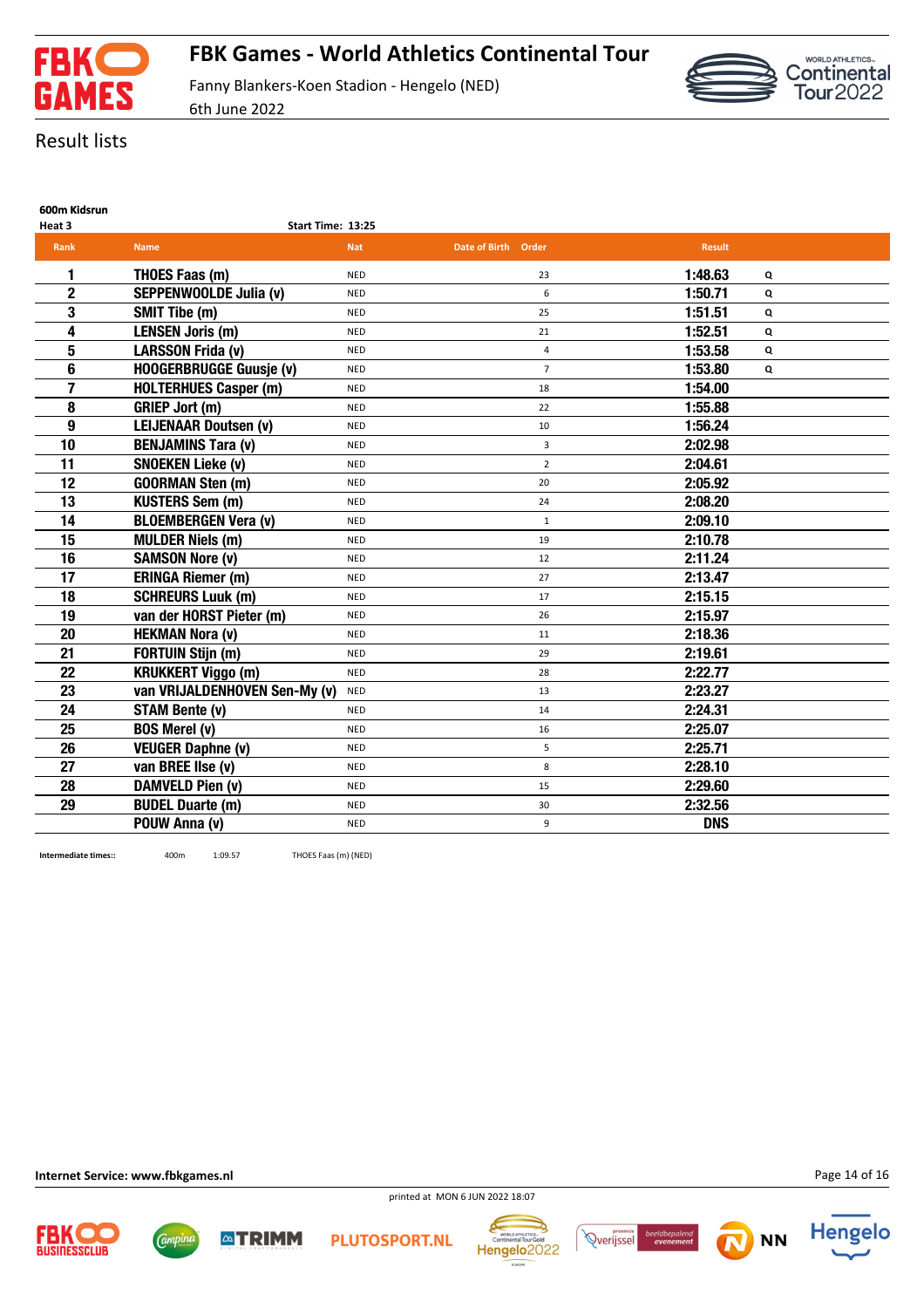



# Result lists

| 600m Kidsrun |
|--------------|
|              |

| Heat 4                  |                                  | Start Time: 13:30 |                     |               |   |  |
|-------------------------|----------------------------------|-------------------|---------------------|---------------|---|--|
| <b>Rank</b>             | <b>Name</b>                      | <b>Nat</b>        | Date of Birth Order | <b>Result</b> |   |  |
| 1                       | de WEERD Jurre (m)               | <b>NED</b>        | 15                  | 1:47.40       | Q |  |
| $\overline{2}$          | van der GAAG Robin (m)           | <b>NED</b>        | 24                  | 1:48.25       | Q |  |
| 3                       | <b>WILLEMS Sophie (v)</b>        | <b>NED</b>        | 5                   | 1:48.73       | Q |  |
| 4                       | van MEERVELD Luuk (m)            | <b>NED</b>        | 21                  | 1:52.17       | Q |  |
| 5                       | <b>STEFAS Alexander (m)</b>      | <b>NED</b>        | 16                  | 1:57.89       |   |  |
| 6                       | <b>BOUTKAN Noa (v)</b>           | <b>NED</b>        | 3                   | 1:57.97       | Q |  |
| $\overline{\mathbf{z}}$ | <b>PALLAST Menno (m)</b>         | <b>NED</b>        | 17                  | 1:58.15       |   |  |
| 8                       | <b>PALLAST Teije (m)</b>         | <b>NED</b>        | 18                  | 1:59.25       |   |  |
| $\boldsymbol{9}$        | <b>BULTEN Esmee (v)</b>          | <b>NED</b>        | $\overline{2}$      | 2:00.30       | Q |  |
| 10                      | <b>VEERBEEK Tim (m)</b>          | <b>NED</b>        | 25                  | 2:02.27       |   |  |
| 11                      | van KEULEN Flore (v)             | <b>NED</b>        | 12                  | 2:02.69       |   |  |
| 12                      | <b>BALK Koen (m)</b>             | <b>NED</b>        | 27                  | 2:08.69       |   |  |
| 13                      | <b>WOLTING Myrthe (v)</b>        | <b>NED</b>        | $\mathbf{1}$        | 2:08.99       |   |  |
| 14                      | de WEERD Jort (m)                | <b>NED</b>        | 28                  | 2:09.20       |   |  |
| 15                      | <b>EVERAARS Job (m)</b>          | <b>NED</b>        | 23                  | 2:09.54       |   |  |
| 16                      | <b>NIJLAND Jurre (m)</b>         | <b>NED</b>        | 19                  | 2:13.06       |   |  |
| 17                      | <b>ROMMENS Thijs (m)</b>         | <b>NED</b>        | 20                  | 2:14.06       |   |  |
| 18                      | <b>AMSING Sjoerd (m)</b>         | <b>NED</b>        | 22                  | 2:20.97       |   |  |
| 19                      | <b>WINTERS Boaz (m)</b>          | <b>NED</b>        | 29                  | 2:22.20       |   |  |
| 20                      | <b>TIJERT Audrey (v)</b>         | <b>NED</b>        | 10                  | 2:27.15       |   |  |
| 21                      | <b>NIJLAND Loren (v)</b>         | <b>NED</b>        | $\overline{7}$      | 2:29.36       |   |  |
| 22                      | van der VOS Ella (v)             | <b>NED</b>        | 13                  | 2:30.65       |   |  |
| 23                      | <b>ECKHARDT Mena (v)</b>         | <b>NED</b>        | 8                   | 2:32.65       |   |  |
| 24                      | van VRIJALDENHOVEN Nhi (v)       | <b>NED</b>        | 14                  | 2:32.69       |   |  |
| 25                      | van der BEEK Lieke (v)           | <b>NED</b>        | 11                  | 2:33.21       |   |  |
| 26                      | <b>KRUIZENGA Marieke (v)</b>     | <b>NED</b>        | 9                   | 2:35.06       |   |  |
| 27                      | <b>DAMVELD Vigo (m)</b>          | <b>NED</b>        | 30                  | 2:42.07       |   |  |
|                         | <b>KOREMANS Thom (m)</b>         | <b>NED</b>        | 26                  | <b>DNS</b>    |   |  |
|                         | <b>LHOPITAL Julie (v)</b>        | <b>NED</b>        | 4                   | <b>DNS</b>    |   |  |
|                         | <b>SCHEEPBOUWER Jaylenne (v)</b> | <b>NED</b>        | 6                   | <b>DNS</b>    |   |  |

**Intermediate times::** 400m 1:09.56 van der GAAG Robin (m) (NED)

**Internet Service: www.fbkgames.nl**

*Campine* 

Page 15 of 16